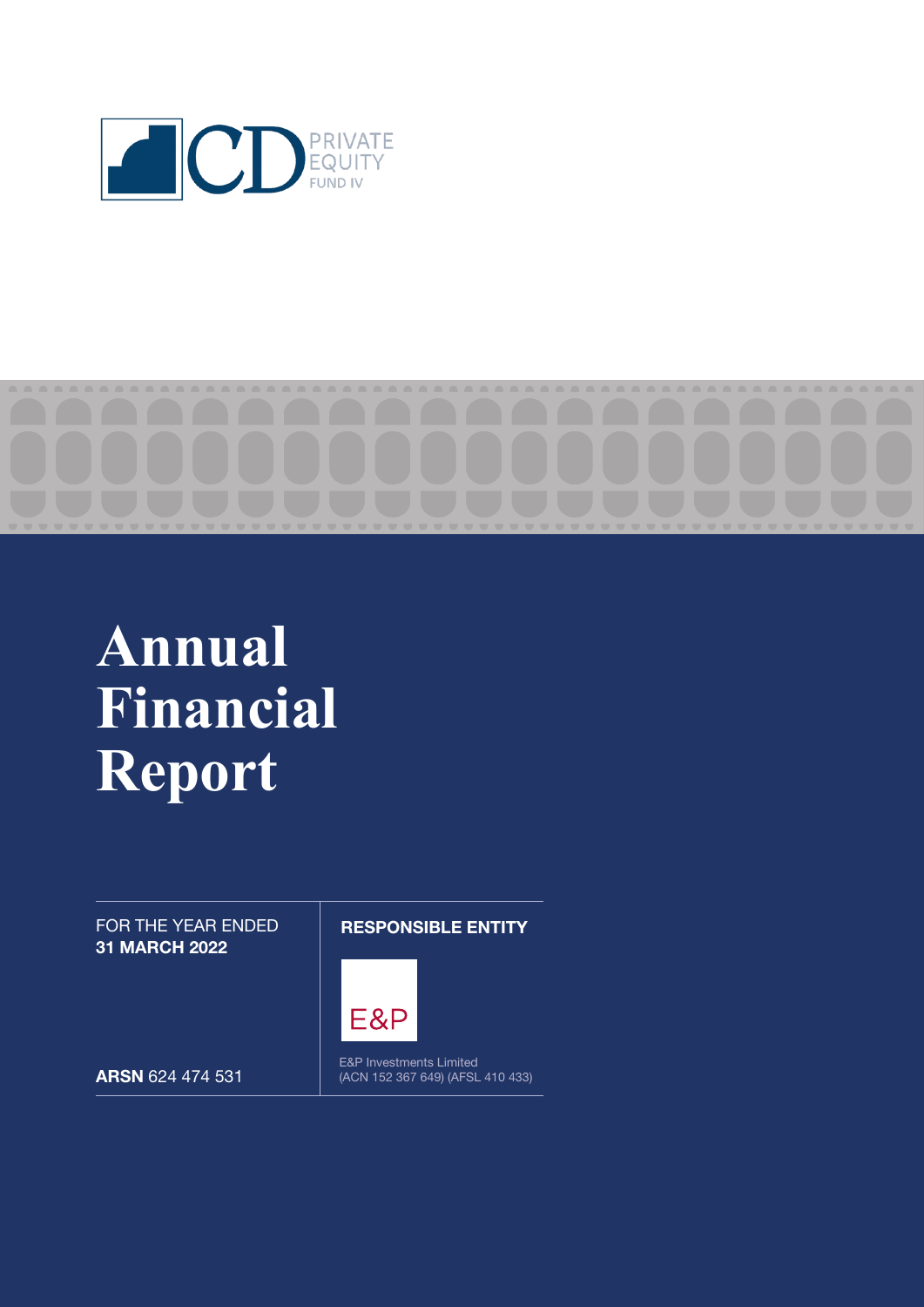#### **CD Private Equity Fund IV Contents 31 March 2022**

| Report to Unitholders                                                        | $\mathcal{P}$ |
|------------------------------------------------------------------------------|---------------|
| Manager's report                                                             | 4             |
| Directors' report                                                            | 6             |
| Auditor's independence declaration                                           | 9             |
| Statement of profit or loss and other comprehensive income                   | 10            |
| Statement of financial position                                              | 11            |
| Statement of changes in equity                                               | 12            |
| Statement of cash flows                                                      | 13            |
| Notes to the financial statements                                            | 14            |
| Directors' declaration                                                       | 30            |
| Independent auditor's report to the unitholders of CD Private Equity Fund IV | 31            |
| Directory                                                                    | 34            |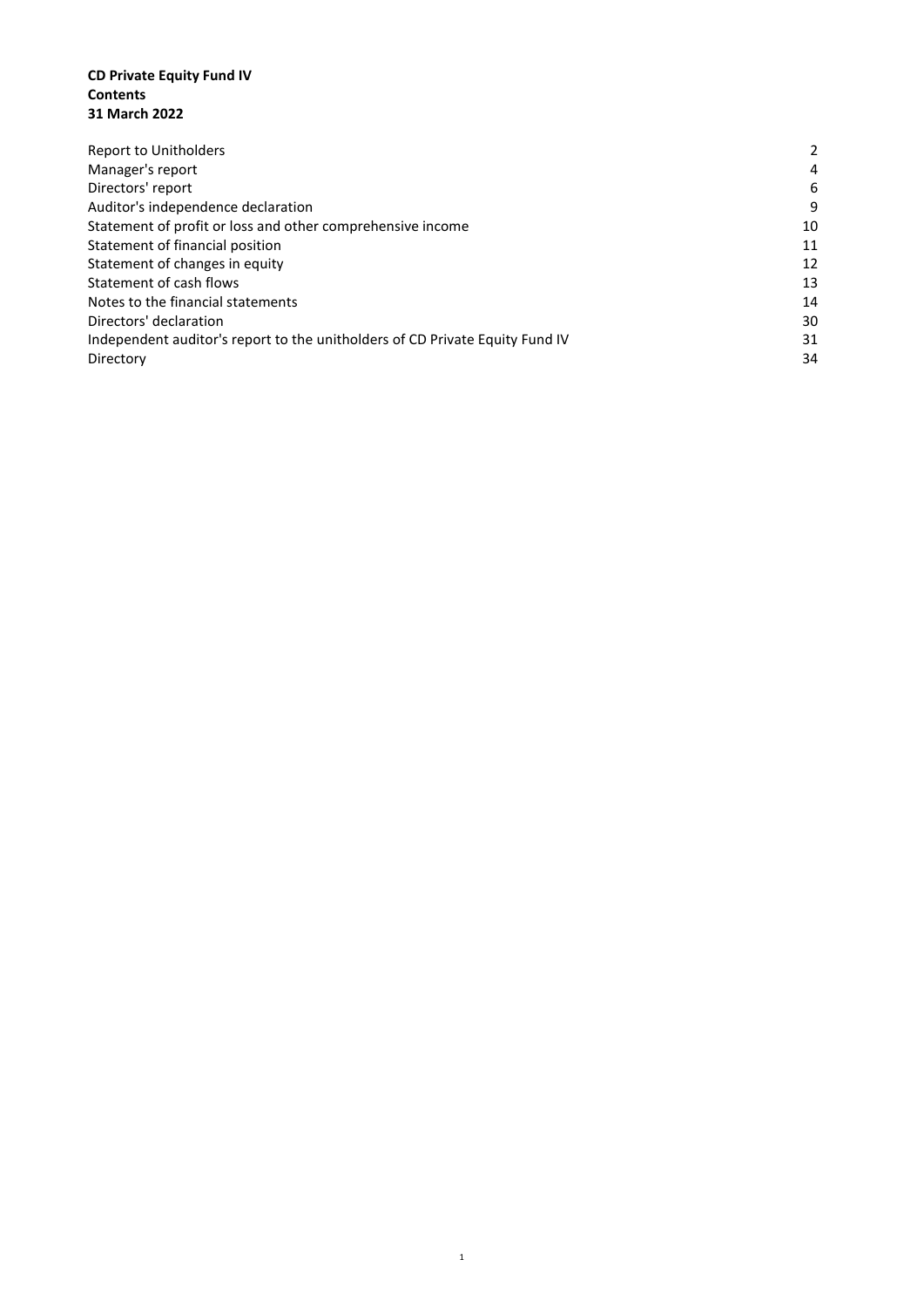#### **CD Private Equity Fund IV Report to Unitholders 31 March 2022**

#### Dear Unitholders,

On behalf of the Board of the Responsible Entity, I am pleased to provide you with the annual report on the performance of the CD Private Equity Fund IV (**Fund**) for the year ended 31 March 2022 (**FY22**).

#### *Financial performance*

Calendar 2021 was a stand-out year for private equity markets, with momentum carrying through from 2020. Favourable conditions have continued into 2022, despite uncertainty associated with ongoing waves of COVID-19 variants (Delta in mid-2021 and Omicron in late 2021/early 2022), the proposition of rising central banks rates at year end in response to inflation and elevated geopolitical risks in Europe. Performance of the Fund's investment in the US Select Private Opportunities Fund IV, L.P. (**LP**), the investment vehicle through which the Fund invests in the underlying US private investment funds, was strong during the period, contributing to performance of the Fund on a total return (inclusive of all costs) post-tax Net Tangible Asset (**NTA**) basis of 37.1% for FY22. Longer-term performance has also been strong, with the Fund returning 18% p.a. since inception.

Underpinning the strong NTA returns, this year's financial results are pleasing. Net profit was \$70.2 million or 59.6 cents per Unit, compared with \$24.6 million or 20.8 cents per Unit for the previous financial year (**FY21**). The key component of this result was a \$82.4 million fair value movement gain in the Fund's investment in the LP, which includes a modest unrealised foreign currency translation gain. At 31 March 2022, the Fund had pre-tax net assets of \$274.5 million representing \$2.33 per Unit and post-tax net assets of \$257.6 million representing \$2.18 per Unit.

#### *Capital management*

To recap the partly paid structure in the Fund, the issue price of Units was \$1.60, to be paid in 5 instalments of \$0.32. The first two instalments were called during FY19, and the third and fourth instalments were called in FY20 and FY21 respectively. Following completion of the fourth capital call, \$1.28 or 80% of the issue price for each partly paid unit has been paid, and only one more capital call remains outstanding.

#### *Investment activity*

The Fund's investment objectives are to provide Unitholders with exposure to a portfolio of investments in small and mid-market private investment funds and privately held companies, predominantly in the US, to achieve capital growth over a five to ten-year investment horizon.

Through its investment in the LP, the Fund has made capital commitments across 12 US private investment funds all focused on small-to-mid-market private investment opportunities, for a total investment of US\$145 million.

The US private investment funds have been selecting and investing in small to mid-size private businesses since the Fund's inception in April 2018. As a result, the fund is now substantially invested across more than 100 underlying business investment opportunities, some of which are now well progressed in utilising the capital or have been realised through sale, recapitalisation or another form of investment realisation. As at 31 March 2022, 81.2% of total funds committed to the LP had been called (representing US\$105.6 million of commitments). The Fund's proportionate share of the capital called is approximately US\$93.3 million (an 88.4% share).

During the period, the LP received 26 drawdown requests, and benefitted from 16 distributions (including returned capital). Drawdown requests from underlying investment funds were US\$20.3 million (or 14.0% of total commitments) and net distributions (inclusive of returned capital) to the LP from underlying funds were US\$34.9 million (or 24.0% of total commitments).

#### *Market activity and impacts on the Fund*

For the most part, FY22 was characterised by a continued recovery in the global economy. Supported by central bank policy, government spending and successful vaccines, the economic impacts of the later Delta and Omicron coronavirus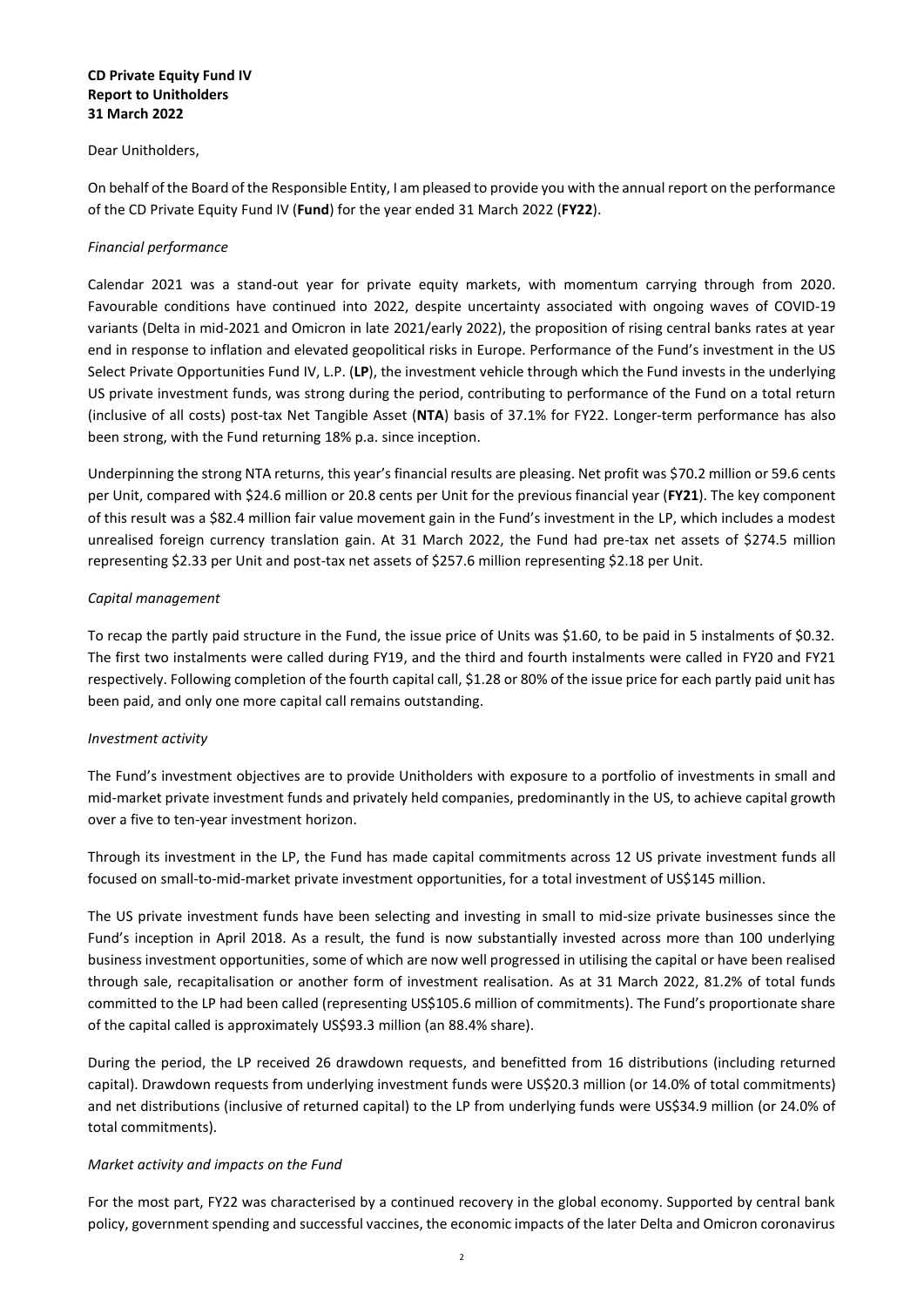#### **CD Private Equity Fund IV Report to Unitholders 31 March 2022**

variants were small, particularly in the US, in comparison to initial waves that locked down many countries in 2020. Public markets are, however, coming under pressure in 2022 as central banks begin to raise interest rates to combat higher inflation. Further, geopolitical uncertainty has spiked following the Russian invasion of neighbouring Ukraine, driving volatility in energy and commodity markets, increasing inflationary pressures and exacerbating supply chain disruption.

Despite public market volatility and geopolitical events, valuations of recent private equity transactions can only be characterised as strong. While the Fund's portfolio has seen some negative impacts to underlying valuations, most investments held or increased in value through the year and considerable value was realised for Unitholders. There is a shared confidence that the diversified portfolio of remaining businesses that the Fund is exposed to will continue to be successful investments. The majority of companies have been able to pass through recent inflation related costs and are still growing at an acceptable rate. Private equity as an investment class continued to attract record levels of investment through FY22, and high levels of dry powder (unused or uninvested capital) across the PE sector, particularly at the mid to upper end, are all encouraging for the future of the Fund.

Looking ahead there are some concerns that inflationary and supply chain risks and a more aggressive stance on interest rates by the US Federal Reserve, which have resulted in a recent pullback in public market valuations, may also be reflected in private market valuations. Elevated uncertainty may also slow the realisation rate for underlying funds, however the majority of recent feedback received from underlying managers remains positive and the industry, as it tends to do, is focussed on managing near term risks while looking through to the longer-term outcomes.

Lastly, despite the public market volatility and very real decline in public market valuation multiples, underlying companies across the portfolio are well capitalised and a majority of them are expected to grow both revenues and profits in 2022. So far this year, we haven't seen exit multiples contract in any meaningful way, however, should the negative headwinds persist, that could impact some underlying companies, both in terms of exit timing and multiples achieved. We remind Unitholders that the majority of underlying investments were bought at attractive multiples (well below public markets levels), have grown substantially since acquisition, and will be positioned by underlying managers for attractive exits.

I would like to thank Unitholders for their continued support and look forward to presenting future updates on the Fund and the small-to-mid-market US-based private investment market, in which the Fund is invested.

Yours faithfully,

**Stuart Nisbett** *Independent Chair of E&P Investments Limited*

30 May 2022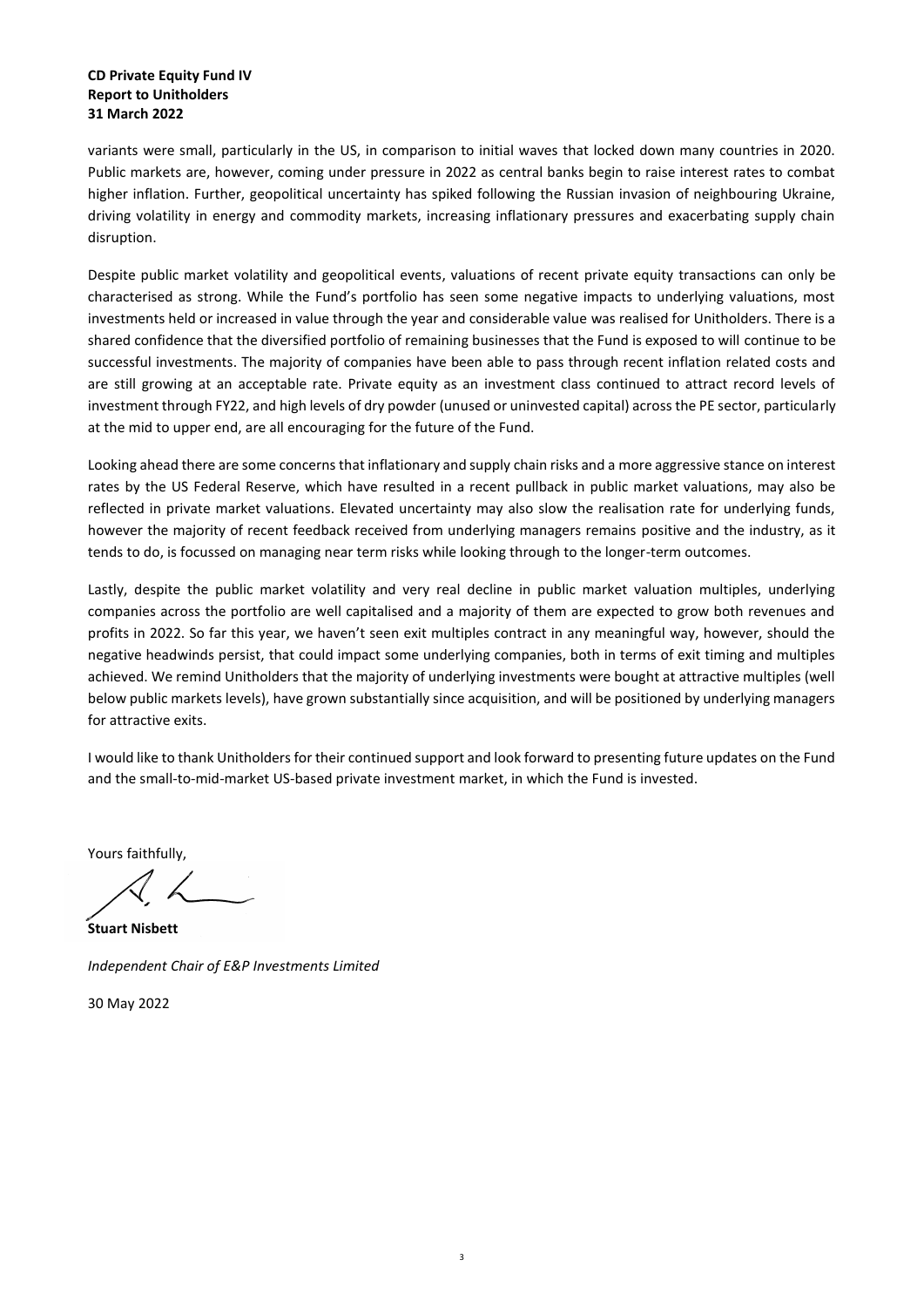#### **CD Private Equity Fund IV Manager's report 31 March 2022**

The private equity market, which has been highly active as the US economy rebounded from the initial COVID-19 slowdown in FY21 and careful manager selection is reflected in the FY22 valuation uplift and cash flow generation of the underlying portfolios.

We are pleased to provide you with a summary of the significant capital events that occurred at a partner fund level through FY22, including significant distributions, relative to initial capital invested from Incline.

#### **Underlying portfolio update**

#### **Astra Partners I, L.P. (Astra)**

Astra called capital to fund the follow-on acquisition of Immedion LLC by DartPoints Holding Company LLC. Public, expanding DartPoints' colocation, cloud, and managed services data centre footprint.

#### **Incline Elevate Fund, L.P. (Incline)**

Incline completed the successful sale of portfolio company Wholesale Supplies Plus LLC (**WSP**) and BFG Supply Holdings Inc. and called capital for investments in Revival Animal Health LLC (**Revival**) and The Mad Rose Group Ltd (**Mad Rose**), Edko, LLC (**Edko**) and Road Tested Parts, LLC (**Weaver Automotive**), resulting in net flows to the LP of \$8.2 million.

Revival offers a broad product assortment that includes pet vaccines, reproductive health aids, supplements and prescription medications via its eCommerce website serving breeders, animal shelters, veterinarians and other pet health professionals. Mad Rose is a Brooklyn, NY based leading importer and distributor of fine wines and specialty foods from France, Italy, Switzerland and Spain. Edko is a leading provider of herbicide-based vegetation management services to utilities, municipalities and other operators of infrastructure rights-of-way. Weaver Automotive is a value‐ added distributor of recycled Original Equipment Manufacturer (**OEM**) auto parts across the South-eastern United States.

#### **Quad Partners V, L.P. (Quad Partners)**

Quad Partners distributed proceeds relating to several underlying portfolio companies and sold portfolio company Hands-On Learning Solutions (**Learn on Demand Systems**) and SchoolAdmin Holdings, resulting in a distribution to the LP. This was fully offset by a capital call to fund two previously acquired portfolio investments AmplioSpeech and Quantum IT Holdings (**InPlace**).

AmplioSpeach has developed a digital platform that connects students, educators, therapists and administrators with advanced technologies to help students with special needs maximise their potential and improve outcomes. Quantum Global Holdings is the owner and developer of the InPlace Software-as-a-Service (**SaaS**) education technology platform for managing student Work Integrated Learning (i.e. placements, internships, overseas engagements, etc).

#### **Elephant Partners Fund II, L.P. (Elephant Partners)**

Elephant Partners realised several investments, including Knowbe4 and Cloud Guru Group, resulting in aggregate distributions to the LP of US\$3.4 million.

#### **Trivest Fund VI, L.P. (Trivest)**

Trivest called capital to fund two investments in existing portfolio companies, two add-on investments for a third portfolio company, and acquisition of portfolio companies, including Bluegrass Orthopaedics (**BGO**) and Lubrication Engineers (**LE**).

BGO is an orthopaedic physician practice who offer sports medicine, total joint care, industrial medicine, and foot, ankle, hand care, and physical therapy. Based in Wichita, Kansas, LE formulate and manufacture lubricants that service the industrial and automotive industry.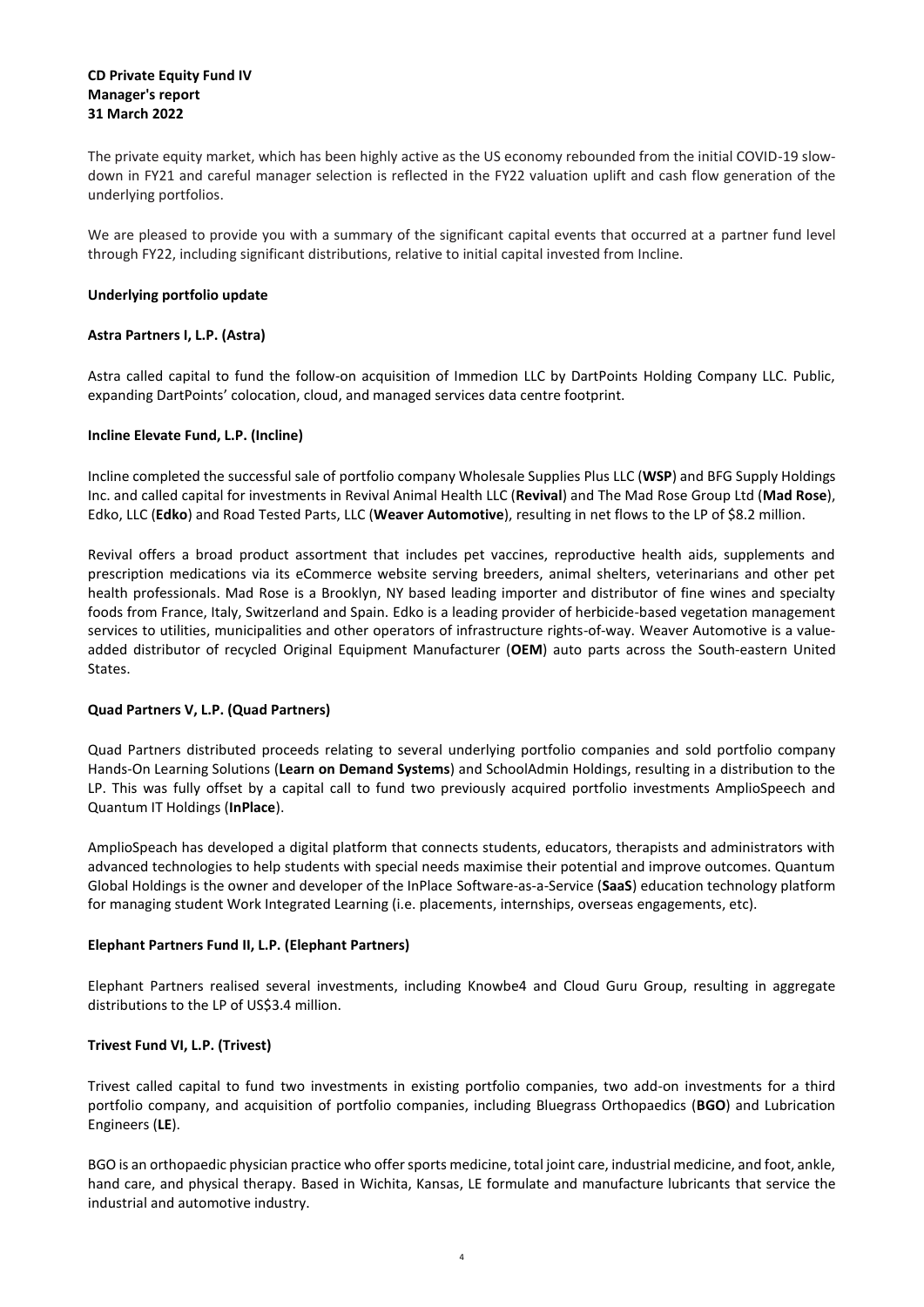#### **CD Private Equity Fund IV Manager's report 31 March 2022**

#### **Wavecrest Growth Partners I L.P. (Wavecrest)**

Wavecrest distributed proceeds relating to the recapitalisation of portfolio company BigTime Software, Inc. (following the Vista Equity Partners Investment, resulting in a distribution of US\$2.7 million to the LP. Wavecrest also called capital to fund follow-on investments in existing portfolio investments and a new investment in Login VSI.

Login VSI tests, benchmarks, and validates corporate employee digital workspaces using an automated testing platform that predicts performance, ensuring business continuity and reducing risk.

#### **Tower Arch Partners II, L.P. (Tower Arch)**

Tower Arch called capital to fund an investment in ProChem Energy Services (**ProChem**), an add-on investment to Creedence Energy Services Holdings, LLC and LifePort Holdings, LLC (**LifePort**) and paid a distribution following the debt restructure of a portfolio company.

ProChem is a leading provider of oilfield production chemicals, midstream chemicals, and other oil field services in the Permian, Eagle Ford, and Scoop Stack basins. LifePort is a world-class aerospace and defense firm focused on designing, engineering, manufacturing, and certifying solutions for a wide range of fixed and rotor wing aircraft.

#### **CORE Industrial Partners Fund I, L.P. (CORE)**

CORE called capital from the LP to fund follow-on investments in several portfolio companies. This was partially offset by the receipt of funds from the prior sale of Prototek and a completion of a transaction involving the SPAC listing of Fathom Digital Manufacturing.

#### **U.S. Select Direct Private Equity II, L.P. (US Select II)**

US Select Direct II paid a distribution of US\$10.8 million to the LP relating to the sale of ReSource Pro Holdings and the sale of Callaway common stock received from the TopGolf acquisition.

**Nosara Capital Fund I, L.P. (Nosara)** called capital to fund follow-on and new portfolio investments during the period while **Gainline Equity Fund, L.P. (Gainline)** distributed investment proceeds to the LP of US\$0.6 million. **Rucker Park Capital Fund, L.P. (Rucker Park)** had no material investment activity during the year.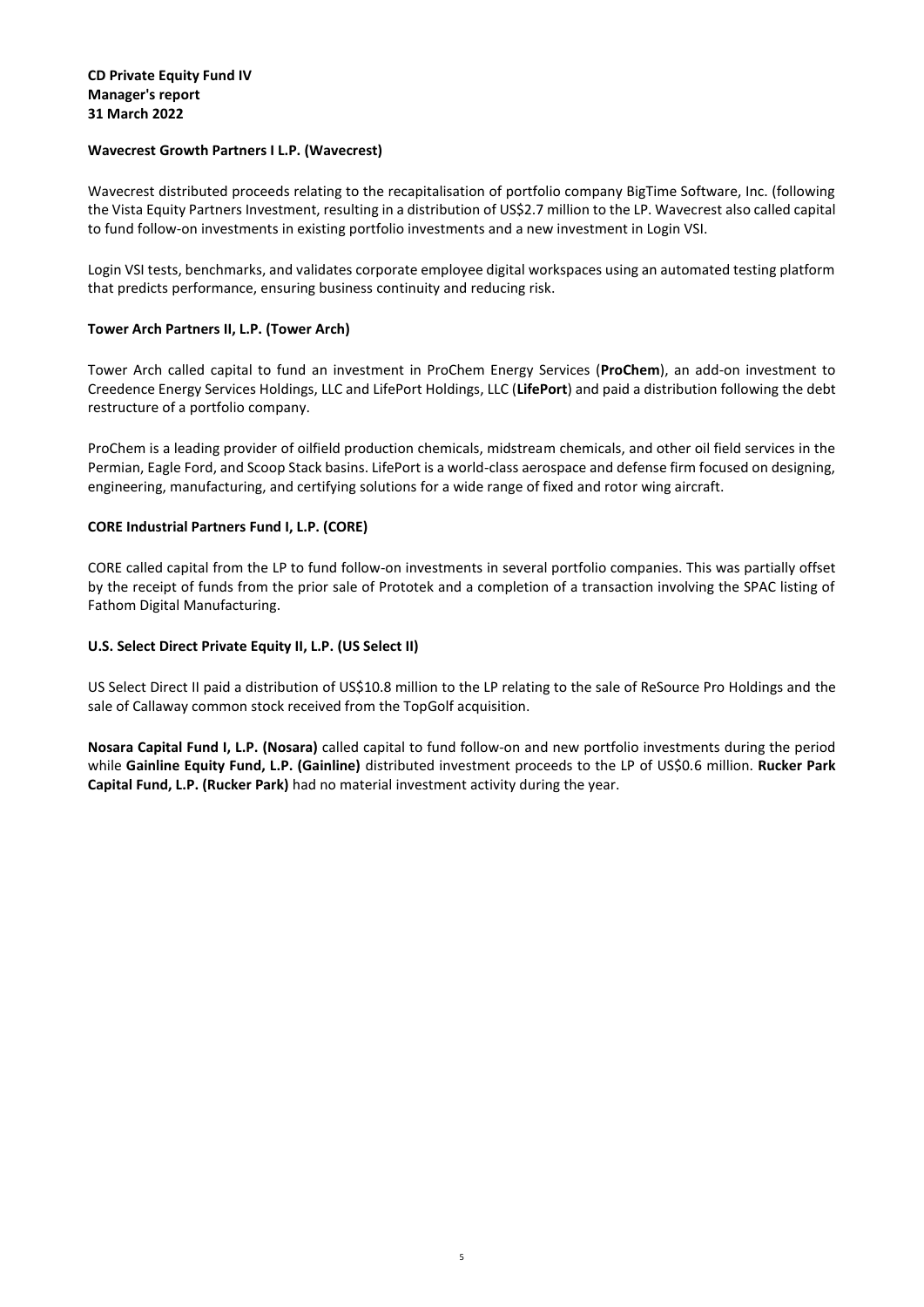#### **CD Private Equity Fund IV Directors' report 31 March 2022**

The directors of E&P Investments Limited, the Responsible Entity of the CD Private Equity Fund IV (**Fund**), present their report together with the annual financial statements of the Fund for the financial year ended 31 March 2022.

#### **Directors**

The directors of the Responsible Entity at any time during or since the end of the financial year are listed below:

- Stuart Nisbett (Chair)
- Warwick Keneally
- Peter Shear
- Mike Adams (resigned 9 December 2021)

Directors were in office since the start of the financial year to the date of this report unless otherwise stated.

Information on the directors:

#### **Stuart Nisbett**

Stuart is currently Executive Director and Principal at Archerfield Capital Partners, a boutique corporate advisory firm specialising in real estate, which he established in 2008. He has more than 30 years' experience in property development, property funds management, equity and debt raising, corporate advisory and project finance.

Previously, Stuart was Executive Director, Head of Property Funds at ANZ Investment Bank. He was also the Managing Director, Head of Property Banking & Property Investment Banking at N M Rothschild & Sons (Australia) Limited. Stuart has also held senior roles at director level at Macquarie Bank Property Investment Banking Division and at Lendlease Corporation in its development and commercial asset management divisions.

Stuart is a Chartered Accountant and holds a Bachelor of Commerce with Merit and a Masters of Commerce from the University of NSW, and in 2005 was appointed a Fellow of the Australian Property Institute.

#### **Warwick Keneally**

Warwick is Head of Finance at E&P Funds, the Funds Management division of E&P Financial Group Limited and Chief Financial Officer of New Energy Solar Manager. Before joining E&P Funds, Warwick worked in chartered accounting firms specialising in turnaround and restructuring. Warwick started his career with KPMG, working in their Canberra, Sydney and London offices and has undertaken a range of complex restructuring and insolvency engagements across Europe, UK and Australia, for a range of Australian, UK, European and US banks. Warwick has worked with companies and lenders to develop and implement strategic business options, provide advice in relation to continuous disclosure requirements, develop cash forecasting training for national firms, and lectured on cash management.

Warwick has a Bachelor of Economics and Bachelor of Commerce from Australian National University and is a Member of the Institute of Chartered Accountants in Australia and New Zealand.

#### **Peter Shear**

Peter has significant expertise in funds management, financial advisory and complex lending arrangements including leveraged finance, property development and debt workout situations. Peter is currently a Managing Partner of Archibald Capital which specialises in Opportunistic Credit and Special Situations. Before that Peter was Co-Managing Partner of Opportunistic Lending and Special Situations at LIM Advisors. Prior to this role, Peter held the positions of Chief Risk Officer and Managing Director & Head of Corporate and Structured Finance at Lloyds Banking Group (and its predecessor HBOS plc) in Australia. Peter was also previously a Partner in Corporate Finance & Restructuring at Ernst & Young.

Peter has a Bachelor of Business from the University of Technology Sydney, an Executive MBA from AGSM, is a member of Chartered Accountants Australia and New Zealand, a Fellow of FINSIA and a Graduate Member of the Australian Institute of Company Directors.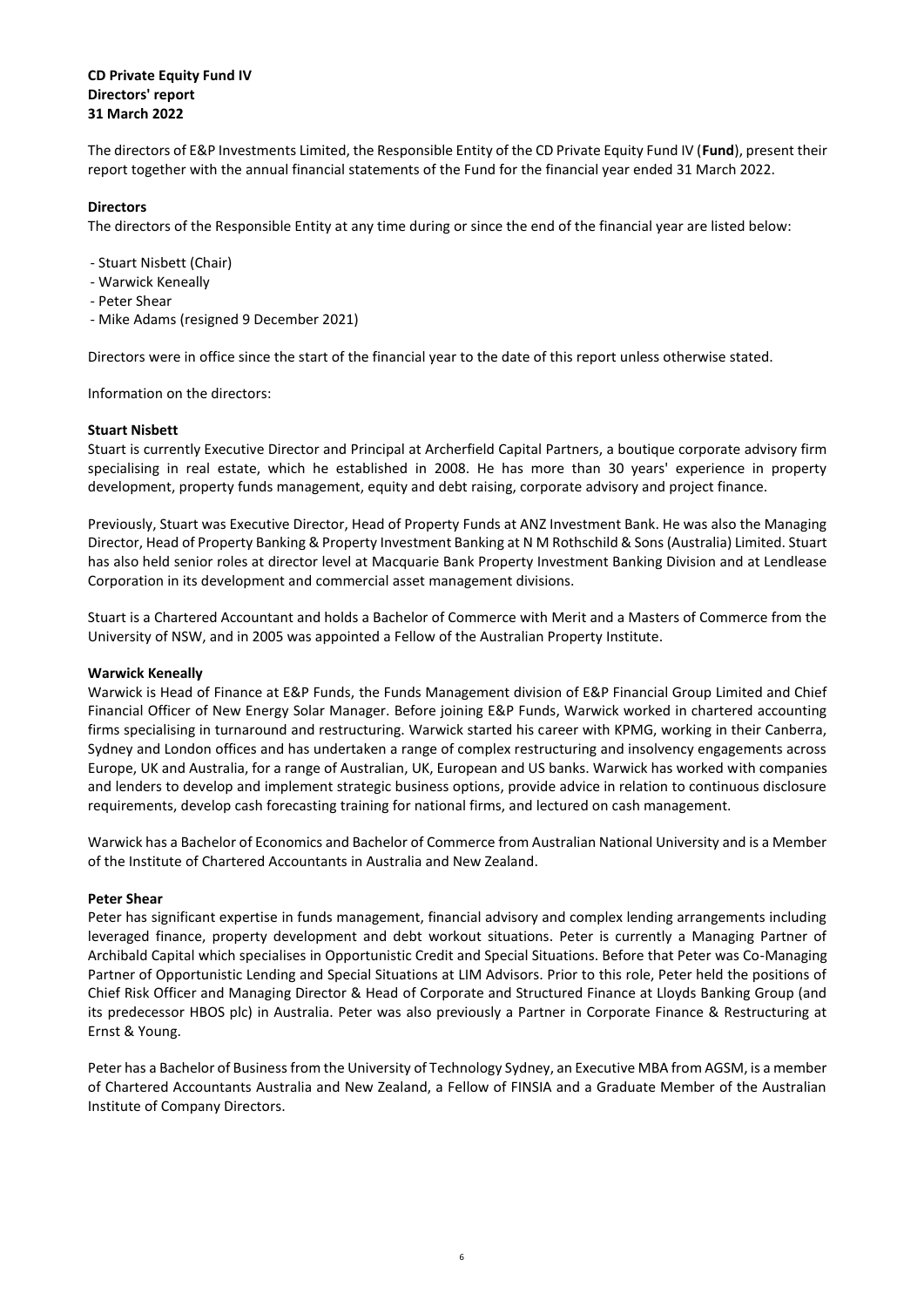#### **Mike Adams (resigned 9 December 2021)**

Mike has extensive experience across a broad range of corporate, commercial and private client sectors. His core practice areas involve the provision of advice and transactional expertise in relation to new and existing retail and wholesale financial products and the regulatory framework within which they operate, as well as debt and equity financing, intellectual property, and film and television media law among others. Mike has previously worked in private practice, public sector and in-house roles in Australia, New Zealand and the United Kingdom, acting across multiple industries for a variety of clients, including high net worth individuals, banks and financial institutions, as well as numerous listed and unlisted corporate entities.

Mike is also a director of MA Law, a Sydney-based financial services law firm, and is admitted as a solicitor of the Supreme Court of NSW. He has a Bachelor of Laws from the University of Otago.

#### **Principal activities and significant changes in nature of activities**

The principal activity of the Fund during the financial year was investing in small-to-mid-market private investment funds and privately held companies with a predominate focus in the US. There were no significant changes in the nature of these activities.

#### **Distributions**

There were no distributions paid, recommended or declared during the current or previous financial year.

#### **Review and results of operations**

The profit for the Fund after providing for income tax amounted to \$70,230,172 (31 March 2021: \$24,569,686).

The Fund has invested in a limited partnership, US Select Private Opportunities Fund IV, L.P. (**LP**) which, in turn, invests in small-to-mid market private investment funds. The LP has committed capital across 12 underlying private investment funds which focus on a range of industries including health care, business services, software businesses, and food and consumer products. For the year ended 31 March 2022, these underlying private investment funds made drawdown requests on the LP to fund their investments, management fees and operating expenses. Net drawdown requests made by the underlying private investment funds since inception to the end of the year totalled US\$105.5 million.

The Fund has committed capital of US\$115 million, representing an interest of 88.4% in the LP. The Fund's proportionate share of the total capital called as at 31 March 2022 was US\$93.3 million (or \$124.7 million).

Total comprehensive income for the year was \$70,230,172 (2021: \$24,569,686). The key components of this result included a \$82,390,309 fair value movement gain (2021: \$42,841,884 gain) on the Fund's investment in the LP and a \$345,243 foreign exchange movement gain (2021: \$8,553,868 loss) during the year. As at 31 March 2022, the Fund had net assets of \$257,625,372 (2021: \$187,395,200), representing \$2.18 per unit (2021: \$1.59 per unit). To balance date, the Responsible Entity has called \$1.28 per partly paid unit from the Australian investors.

The Fund had a basic and diluted earnings per unit of 59.55 cents for the year ended 31 March 2022 (2021: 20.83 cents per unit).

#### **Events subsequent to the reporting period**

No matter or circumstance has arisen since 31 March 2022 that has significantly affected, or may significantly affect the Fund's operations, the results of those operations, or the Fund's state of affairs in future financial years.

#### **Future developments and expected results of operations**

The Fund has committed capital to the LP to fund 12 underlying private investment funds and expects to complete its investments as the committed capital is called by the LP. The objective of the Fund is to achieve capital growth over a five to 10 years investment horizon from its exposure to a portfolio of investments in small and mid-market private investment funds and privately held companies predominately focused in the US.

#### **Environmental regulation**

The Fund is not subject to any particular and significant environmental regulations under a law of the Commonwealth or a State or Territory.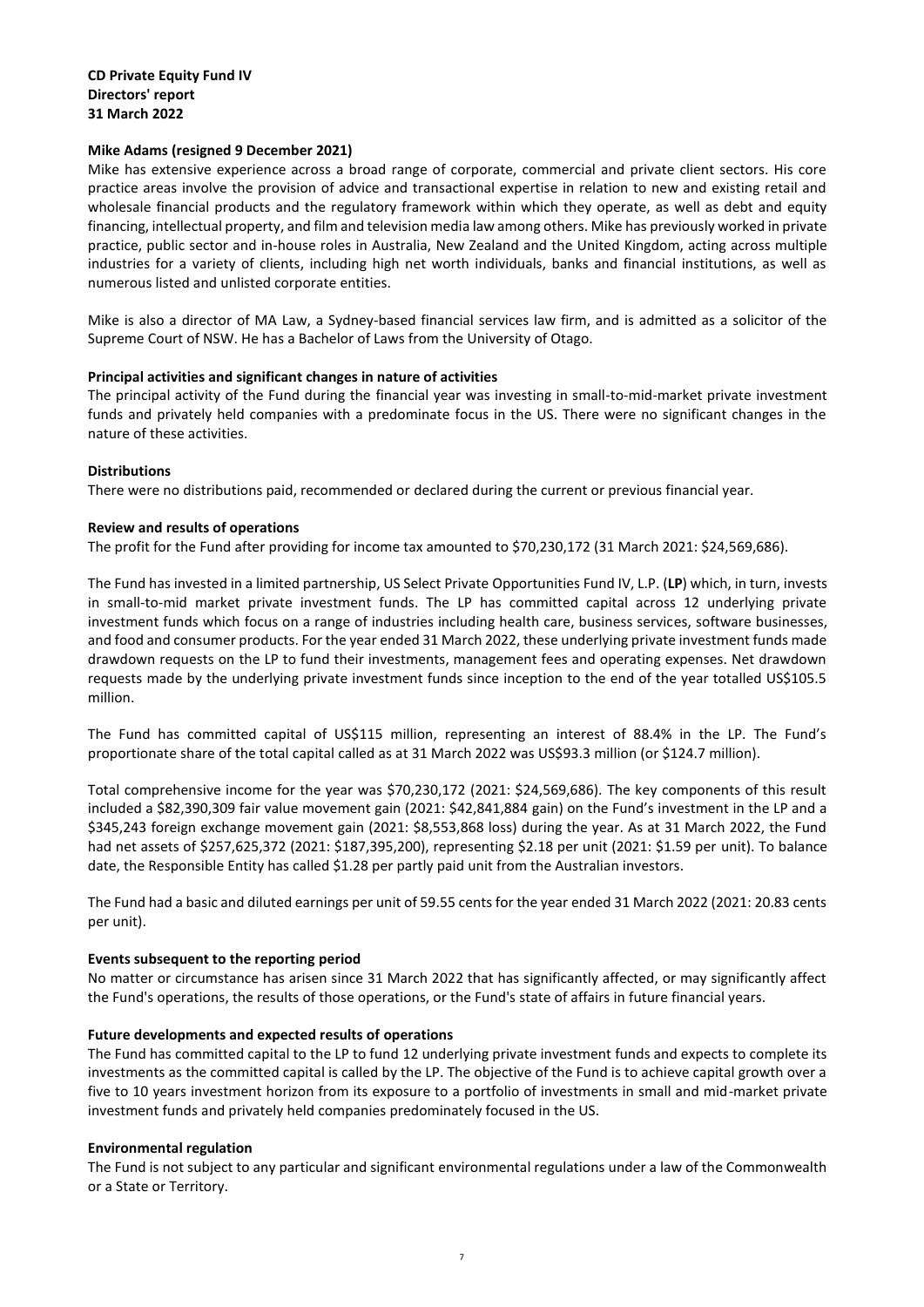#### **CD Private Equity Fund IV Directors' report 31 March 2022**

#### *Other relevant information*

The following lists other relevant information required under the *Corporations Act 2001*:

- details of fees paid to the Responsible Entity during the financial year refer to note 16 to the financial statements
- details of number of units in the Fund held by the Responsible Entity, their related parties and Directors at the end of the financial year - refer to note 16 to the financial statements
- details of issued interests in the Fund during the financial year refer to note 6 to the financial statements.

#### **Options**

No options were granted over issued or unissued units in the Fund during, or since, the end of the year.

#### **Indemnity and insurance**

Under the Fund's constitution, the Responsible Entity, including its officers and employees, is indemnified out of the Fund's assets for any loss, damage expense or other liability incurred by it in properly performing or exercising any of its powers, duties or rights in relation to the Fund.

Insurance premiums have been paid, during or since the end of the financial year, for all of the directors of the Responsible Entity of the Fund. The contract of insurance prohibits disclosure of the nature of the liability and the amount of the premium.

No indemnities have been given or insurance premiums paid, during or since the end of the financial year, for the auditor of the Fund.

#### **Non-audit services**

Details of the amounts paid or payable to the auditor, Deloitte Touche Tohmatsu, for non-audit services are outlined in note 17 to the financial statements.

The directors are satisfied that the provision of non-audit services during the financial year, by the auditor (or by another person or firm on the auditor's behalf), is compatible with the general standard of independence for auditors imposed by the *Corporations Act 2001*.

The directors are of the opinion that the services as disclosed in note 17 to the financial statements do not compromise the external auditor's independence requirements of the *Corporations Act 2001* for the following reasons:

- all non-audit services are reviewed and approved prior to commencement to ensure they do not adversely affect the integrity and objectivity of the auditor; and
- the nature of the services provided does not compromise the general principles relating to auditor independence in accordance with APES110: Code of Ethics for Professional Accountants set by the Accounting Professionals Ethical Standards Board.

#### **Auditor's independence declaration**

A copy of the auditor's independence declaration as required under section 307C of the *Corporations Act 2001* is set out immediately after this directors' report.

This report is made in accordance with a resolution of directors, pursuant to section 298(2)(a) of the *Corporations Act 2001*.

On behalf of the directors

 $\overline{\mathcal{L}}$  . The same set of the set of the set of the set of the set of the set of the set of the set of the set of the set of the set of the set of the set of the set of the set of the set of the set of the set of the

Stuart Nisbett Chair of E&P Investments Limited, Responsible Entity

30 May 2022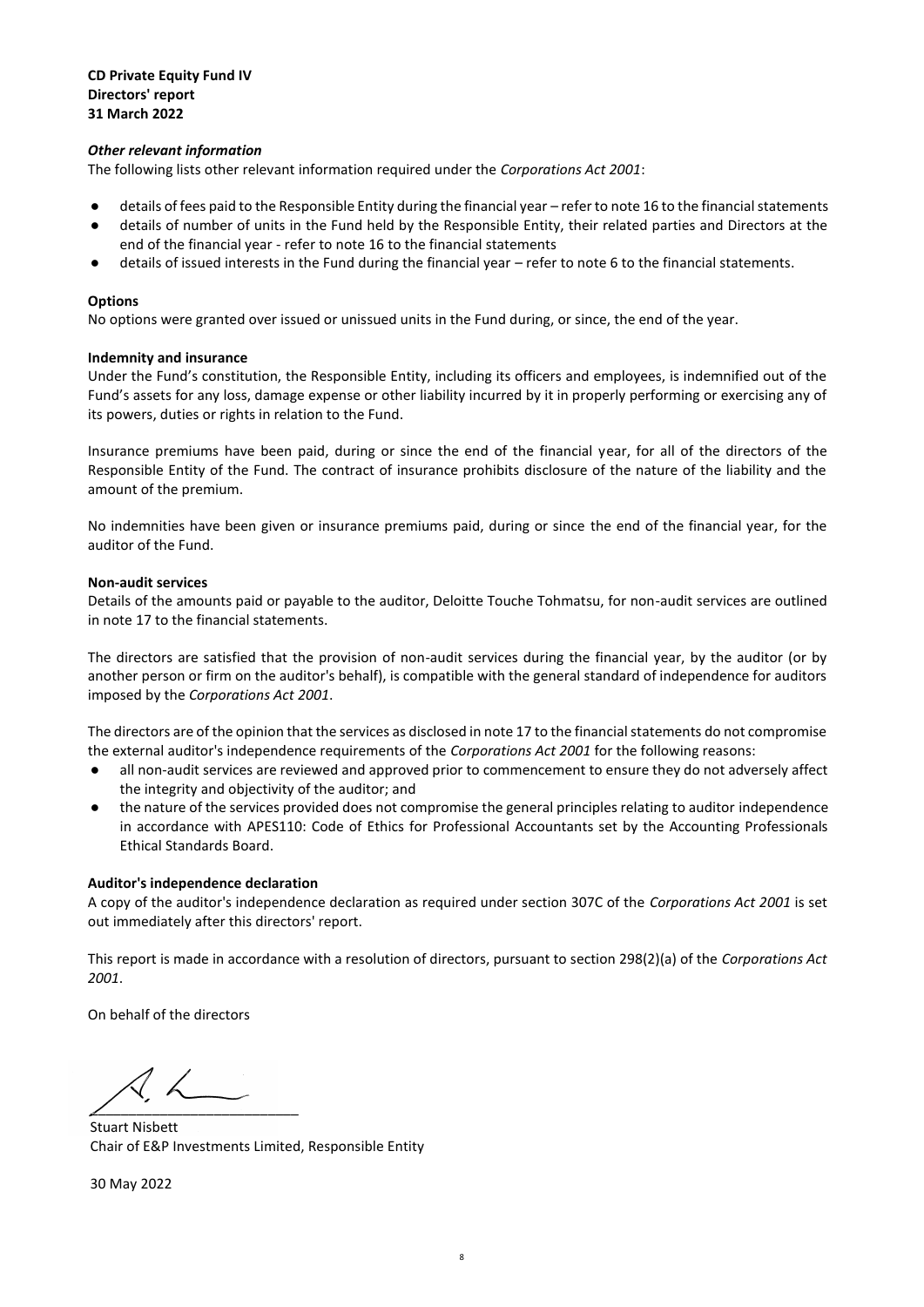# **Deloitte.**

Deloitte Touche Tohmatsu ABN 74 490 121 060 Grosvenor Place 225 George Street Sydney, NSW, 2000 Australia

Phone: +61 2 9322 7000 www.deloitte.com.au

The Board of Directors E & P Investments Limited as Responsible Entity for: CD Private Equity Fund IV Level 15 100 Pacific Highway NORTH SYDNEY NSW 2060

30 May 2022

Dear Board Members

#### Auditor's Independence Declaration to CD Private Equity Fund IV

In accordance with section 307C of the *Corporations Act 2001*, I am pleased to provide the following declaration of independence to the directors of the Responsible Entity of CD Private Equity Fund IV.

As lead audit partner for the audit of the financial report of CD Private Equity Fund IV for the year ended 31 March 2022, I declare that to the best of my knowledge and belief, there have been no contraventions of:

- (i) the auditor independence requirements of the *Corporations Act 2001* in relation to the audit; and
- (ii) any applicable code of professional conduct in relation to the audit.

Yours faithfully

Delaitte Touche Tohnalsu

DELOITTE TOUCHE TOHMATSU

Weng W Ching Partner Chartered Accountants

Liability limited by a scheme approved under Professional Standards Legislation. Member of Deloitte Asia Pacific Limited and the Deloitte organisation.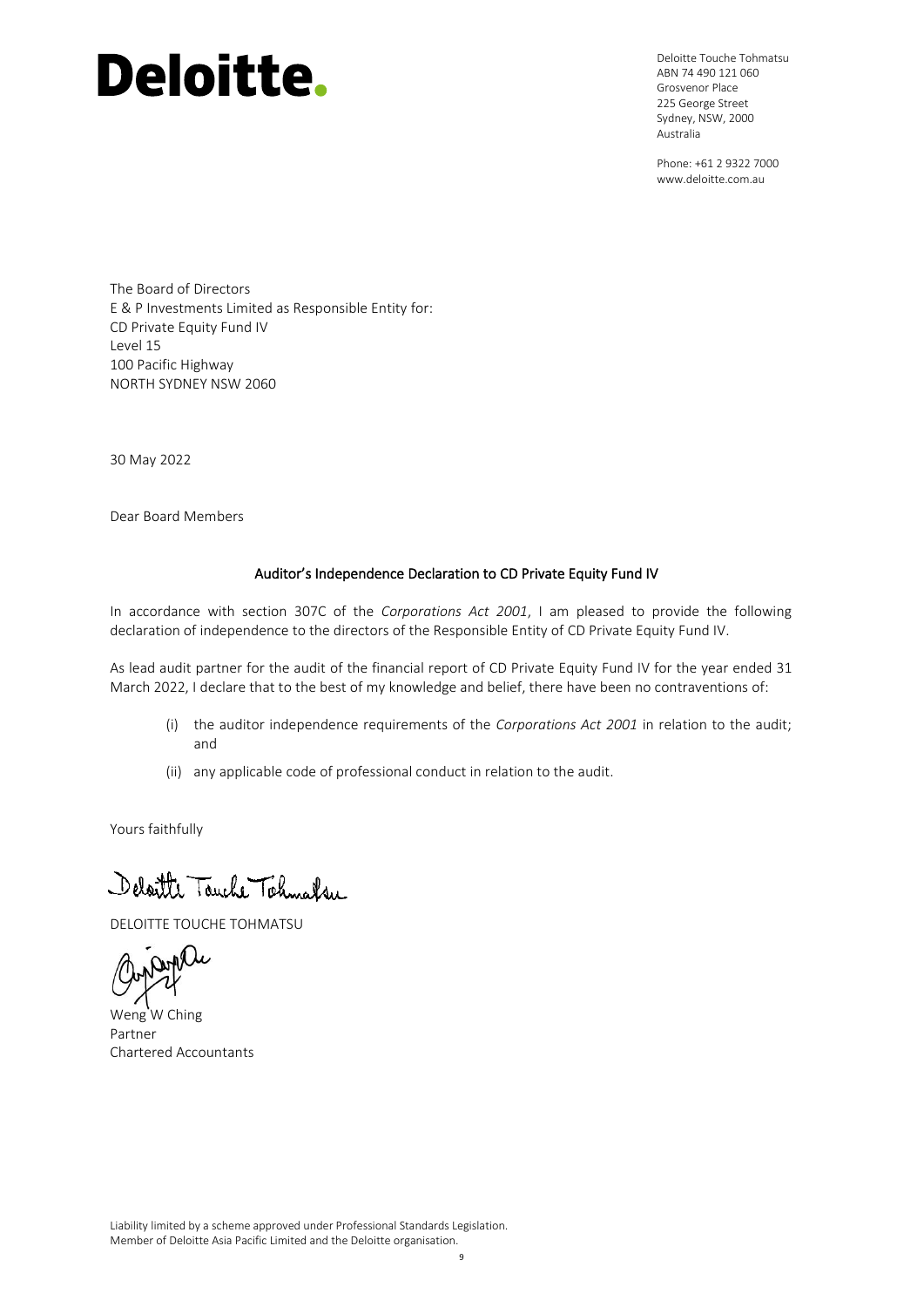#### **CD Private Equity Fund IV Statement of profit or loss and other comprehensive income For the year ended 31 March 2022**

|                                                     | <b>Note</b> | 2022<br>\$     | 2021<br>\$   |
|-----------------------------------------------------|-------------|----------------|--------------|
| <b>Investment income</b>                            |             |                |              |
| Interest income                                     |             | 3,700          | 22,445       |
| Foreign exchange gain/(loss)                        |             | 345,243        | (8,553,868)  |
| Fair value movements of equity investments          | 10          | 82,390,309     | 42,841,884   |
| Total investment income                             |             | 82,739,252     | 34,310,461   |
| <b>Expenses</b>                                     |             |                |              |
| Management and administration fees                  | 16          | (1,001,394)    | (700, 774)   |
| Custody fees                                        |             | (45, 171)      | (33, 190)    |
| Registry fees                                       |             | (22, 262)      | (25,901)     |
| Legal and professional fees                         | 16          | (212, 793)     | (282, 700)   |
| Other expenses                                      |             | (52, 699)      | (16, 718)    |
| <b>Total expenses</b>                               |             | (1, 334, 319)  | (1,059,283)  |
| Profit before income tax expense                    |             | 81,404,933     | 33,251,178   |
| Income tax expense                                  | 4           | (11, 174, 761) | (8,681,492)  |
| Profit after income tax expense for the year        |             | 70,230,172     | 24,569,686   |
| Other comprehensive income for the year, net of tax |             |                |              |
| Total comprehensive income for the year             |             | 70,230,172     | 24,569,686   |
|                                                     |             | <b>Cents</b>   | <b>Cents</b> |
| Basic earnings per unit                             | 5           | 59.55          | 20.83        |
| Diluted earnings per unit                           | 5           | 59.55          | 20.83        |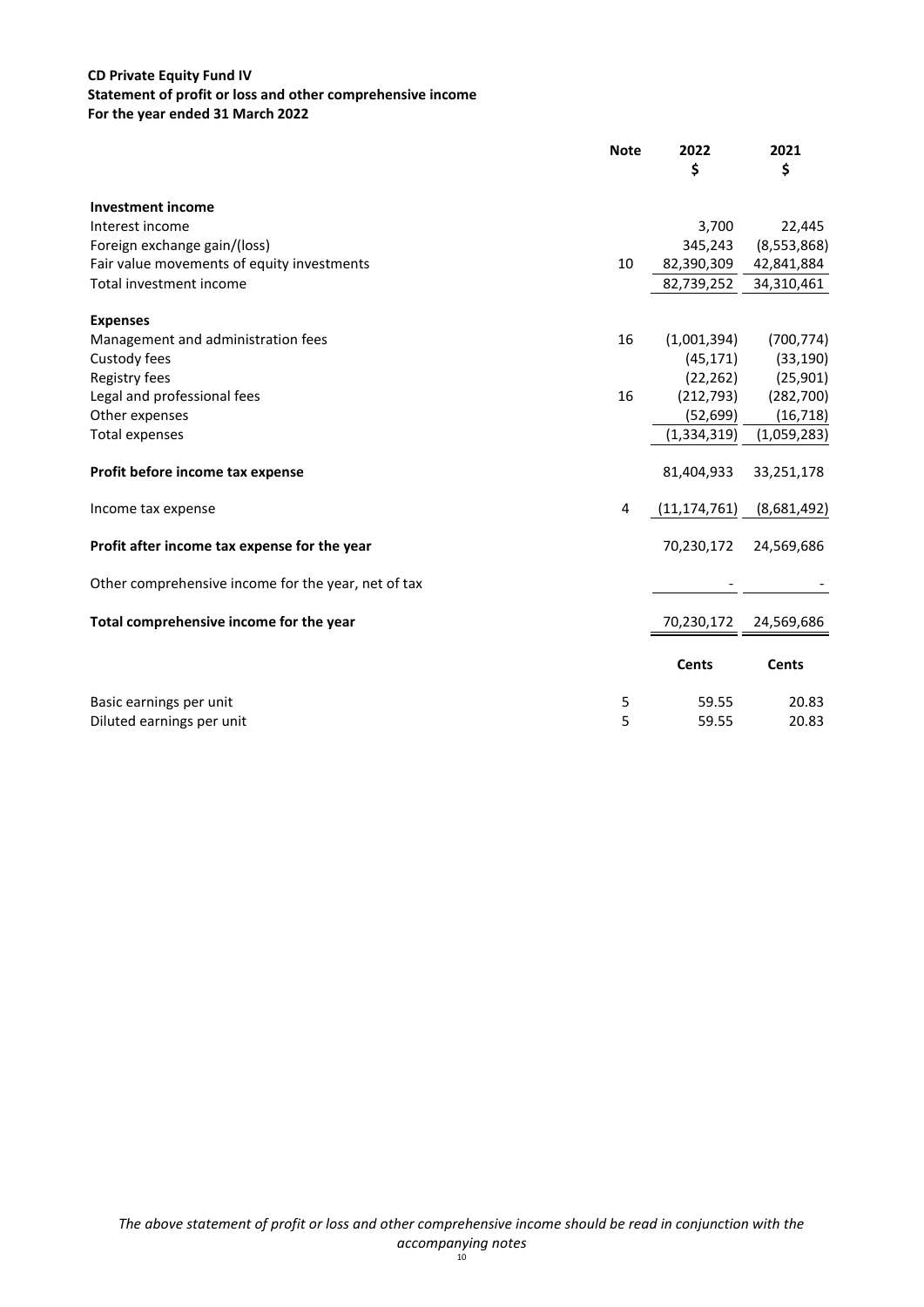#### **CD Private Equity Fund IV Statement of financial position As at 31 March 2022**

|                                      | <b>Note</b>    | 2022<br>\$              | 2021<br>\$                  |
|--------------------------------------|----------------|-------------------------|-----------------------------|
| <b>Assets</b>                        |                |                         |                             |
| <b>Current assets</b>                |                |                         |                             |
| Cash and cash equivalents            | $\overline{7}$ | 6,524,479               | 19,174,917                  |
| Receivables                          | 9              | 20,015                  | 257,285                     |
| Current tax assets                   |                |                         | 1,061,142                   |
| <b>Total current assets</b>          |                | 6,544,494               | 20,493,344                  |
| <b>Non-current assets</b>            |                |                         |                             |
| Other financial assets               | 10             |                         | 268, 167, 882 176, 996, 805 |
| Total non-current assets             |                | 268,167,882             | 176,996,805                 |
| <b>Total assets</b>                  |                | 274,712,376 197,490,149 |                             |
| <b>Liabilities</b>                   |                |                         |                             |
| <b>Current liabilities</b>           |                |                         |                             |
| Trade and other payables             | 11             | 165,618                 | 176,694                     |
| <b>Current tax liabilities</b>       |                | 3,343,545               |                             |
| <b>Total current liabilities</b>     |                | 3,509,163               | 176,694                     |
| <b>Non-current liabilities</b>       |                |                         |                             |
| Deferred tax                         | 12             | 13,577,841              | 9,918,255                   |
| <b>Total non-current liabilities</b> |                | 13,577,841              | 9,918,255                   |
|                                      |                |                         |                             |
| <b>Total liabilities</b>             |                | 17,087,004              | 10,094,949                  |
| <b>Net assets</b>                    |                | 257,625,372 187,395,200 |                             |
|                                      |                |                         |                             |
| <b>Equity</b><br>Unit capital        | 6              |                         | 144,923,263 144,923,263     |
| Retained earnings                    |                | 112,702,109             | 42,471,937                  |
|                                      |                |                         |                             |
| <b>Total equity</b>                  |                |                         | 257,625,372 187,395,200     |
|                                      |                |                         |                             |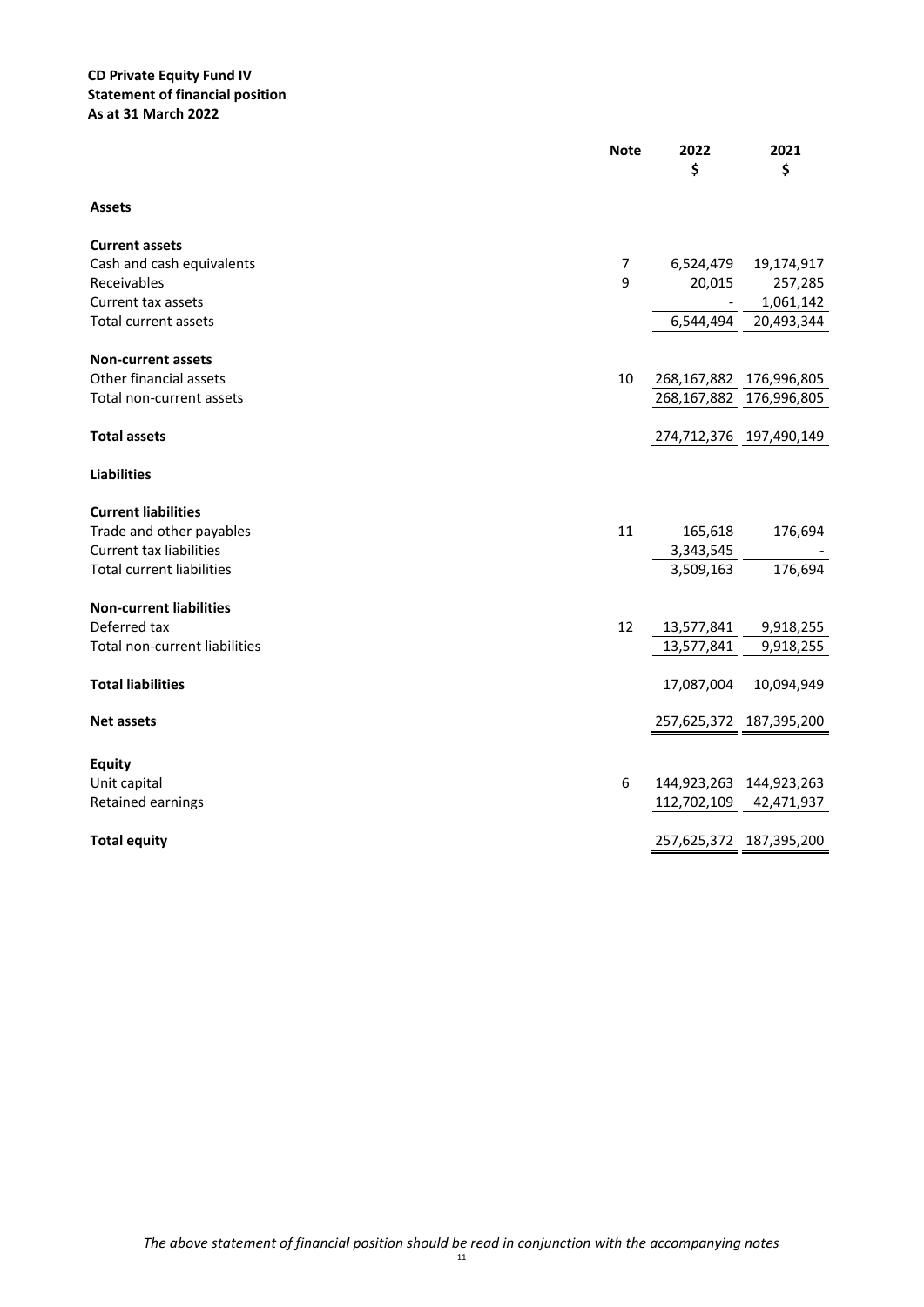#### **CD Private Equity Fund IV Statement of changes in equity For the year ended 31 March 2022**

|                                                                                                     | Unit<br>capital<br>\$ | <b>Retained</b><br>earnings<br>\$   | <b>Total equity</b><br>\$ |
|-----------------------------------------------------------------------------------------------------|-----------------------|-------------------------------------|---------------------------|
| Balance at 1 April 2020                                                                             | 107,182,734           |                                     | 17,902,251 125,084,985    |
| Profit after income tax expense for the year<br>Other comprehensive income for the year, net of tax |                       | 24,569,686                          | 24,569,686                |
| Total comprehensive income for the year                                                             |                       | 24,569,686                          | 24,569,686                |
| Transactions with unitholders in their capacity as unitholders:<br>Issued capital (note 6)          | 37,740,529            |                                     | 37,740,529                |
| Balance at 31 March 2021                                                                            | 144,923,263           |                                     | 42,471,937 187,395,200    |
|                                                                                                     | Unit<br>capital<br>\$ | <b>Retained</b><br>earnings<br>\$   | <b>Total equity</b><br>\$ |
| Balance at 1 April 2021                                                                             | 144,923,263           |                                     | 42,471,937 187,395,200    |
| Profit after income tax expense for the year<br>Other comprehensive income for the year, net of tax |                       | 70,230,172                          | 70,230,172                |
| Total comprehensive income for the year                                                             |                       | 70,230,172                          | 70,230,172                |
| Balance at 31 March 2022                                                                            |                       | 144,923,263 112,702,109 257,625,372 |                           |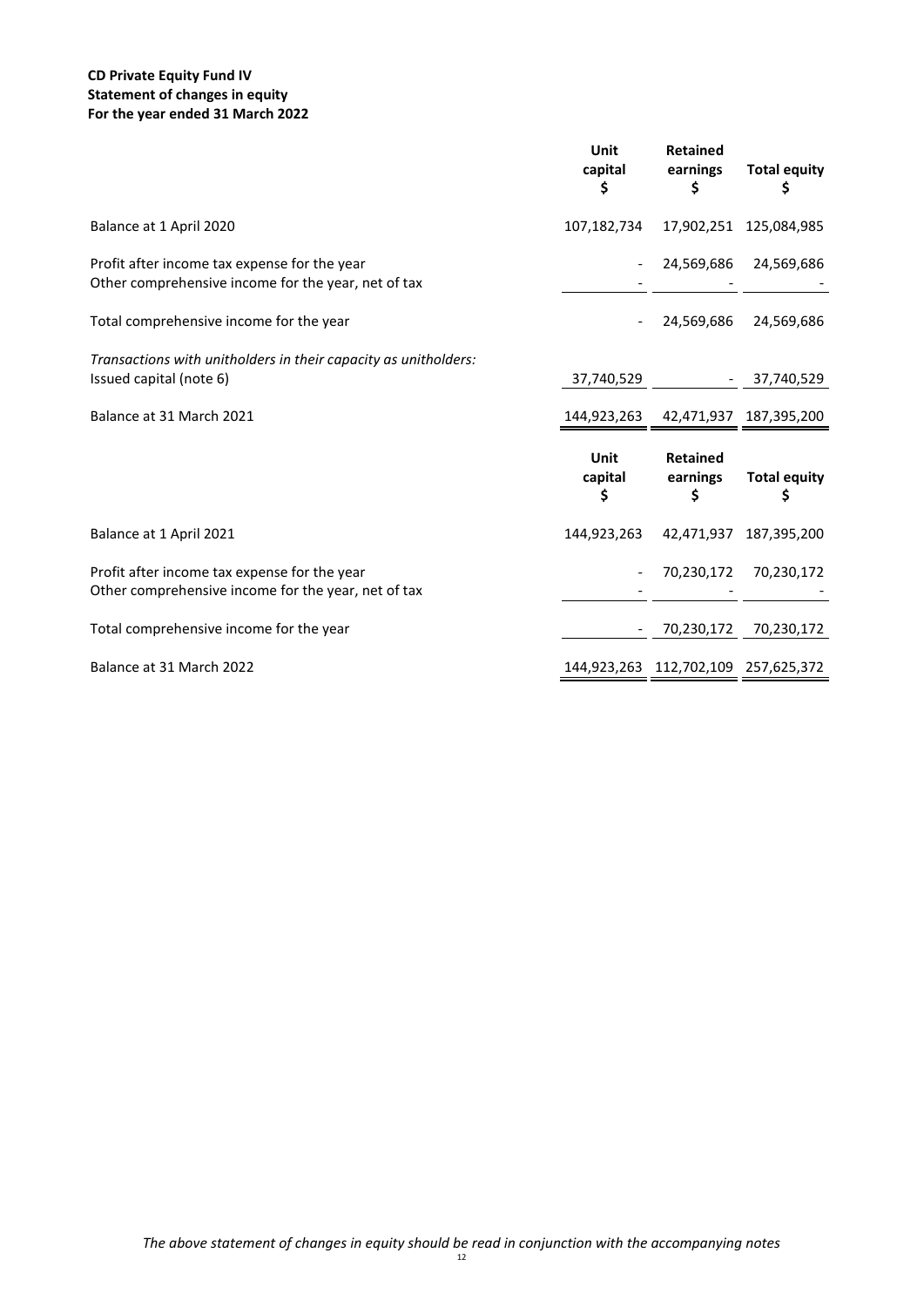#### **CD Private Equity Fund IV Statement of cash flows For the year ended 31 March 2022**

|                                                                  | <b>Note</b> | 2022<br>\$                    | 2021<br>\$    |
|------------------------------------------------------------------|-------------|-------------------------------|---------------|
| Cash flows from operating activities                             |             |                               |               |
| Interest income received                                         |             | 4,208                         | 40,831        |
| Net payments to suppliers                                        |             | (1, 108, 633)                 | (1, 247, 245) |
| Net cash used in operating activities                            | 8           | (1, 104, 425)                 | (1, 206, 414) |
| Cash flows from investing activities                             |             |                               |               |
| Payments for investments                                         |             | $(11,989,909)$ $(23,688,667)$ |               |
| Net cash used in investing activities                            |             | (11,989,909)                  | (23,688,667)  |
| Cash flows from financing activities                             |             |                               |               |
| Proceeds from issue of units                                     |             |                               | 37,740,529    |
| Net cash from financing activities                               |             |                               | 37,740,529    |
| Net (decrease)/increase in cash and cash equivalents             |             | (13,094,334)                  | 12,845,448    |
| Cash and cash equivalents at the beginning of the financial year |             | 19,174,917                    | 15,272,989    |
| Effects of exchange rate changes on cash and cash equivalents    |             | 443,896                       | (8,943,520)   |
| Cash and cash equivalents at the end of the financial year       | 7           | 6,524,479                     | 19,174,917    |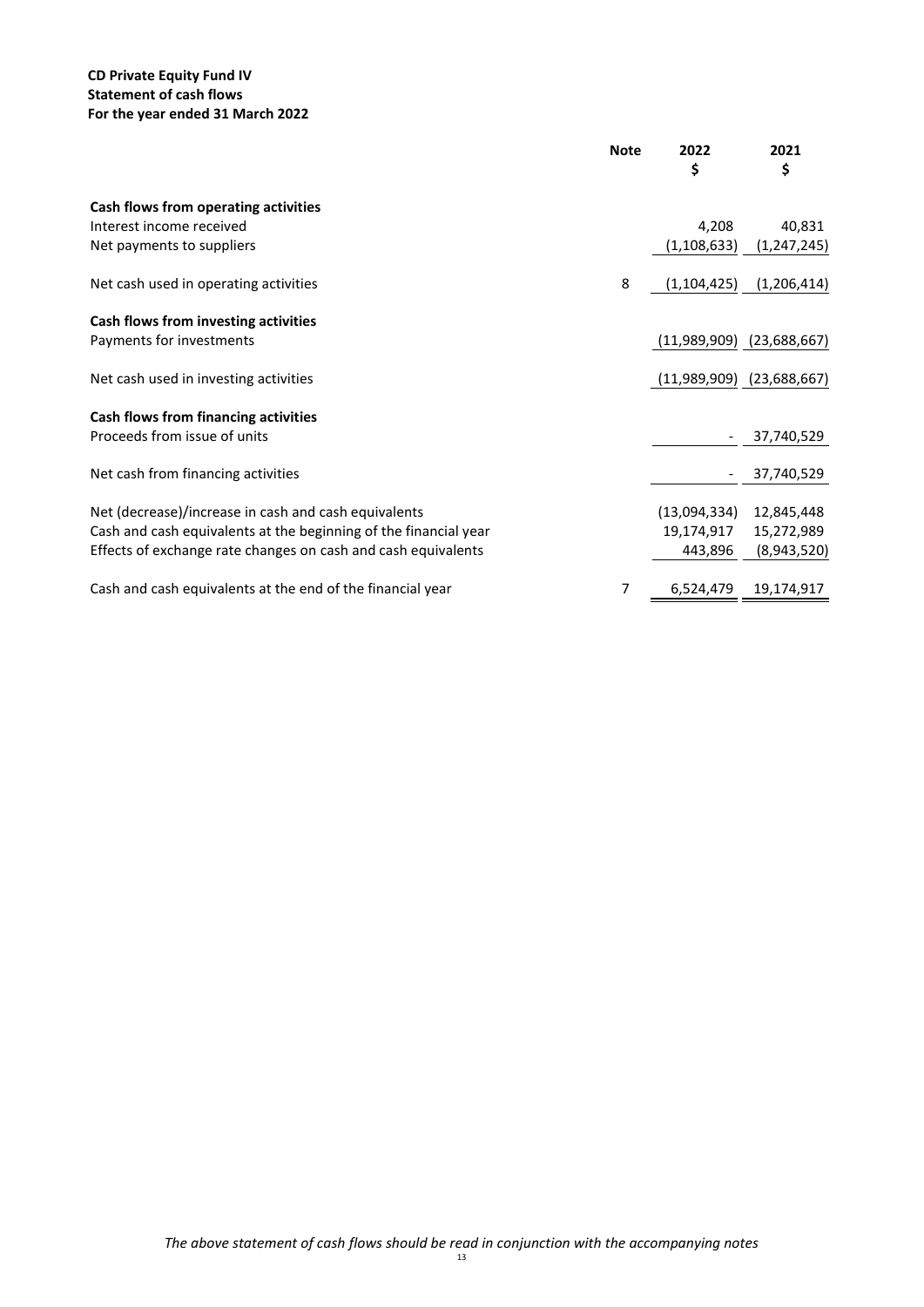#### **CD Private Equity Fund IV Notes to the financial statements 31 March 2022**

#### **1. General information**

CD Private Equity Fund IV (**Fund**) is a Managed Investment Scheme registered and domiciled in Australia. The principal activities of the Fund are to invest in small-to-mid-market private investment opportunities in the United States of America (**US**), through its capacity as a Limited Partner of the US Select Private Opportunities Fund IV, L.P. (**LP**) registered in the Cayman Islands.

#### (i) Basis of preparation

The financial statements have been prepared on an accrual basis and are based on historical cost with the exception of financial assets, which are measured at fair value. All amounts are presented in Australian dollars unless otherwise noted.

#### (ii) Statement of compliance

The financial statements are general purpose financial statements which have been prepared in accordance with Australian Accounting Standards issued by the Australian Accounting Standards Board (**AASB**) and the *Corporations Act 2001*. Compliance with Australian Accounting Standards ensures the financial statements and notes to the financial statements of the Fund comply with the International Financial Reporting Standards (**IFRS**) issued by the International Accounting Standards Board (**IASB**).

The financial statements were authorised for issue by the directors on 30 May 2022. For the purposes of preparing the financial statements, the Fund is a for-profit entity.

#### (iii) Adoption of new and revised Accounting Standards

The Fund has adopted all of the new and revised Standards and Interpretations issued by the AASB that are relevant to their operations and effective for the current year. No new or revised Standards and Interpretations effective for the current year are considered to materially impact the Fund.

#### (iv) Accounting Standards and Interpretations issued but not yet effective

At the date of authorisation of the financial statements, the Standards and Interpretations listed below were in issue but not yet effective. The potential impact of the new or revised Standards and Interpretations for reporting periods on or after 1 April 2022 are not expected to be material to the Fund. The potential impact of the new or revised Standards and Interpretations for reporting periods on or after 1 April 2023 are yet to be determined.

*AASB 2020-1 'Amendments to Australian Accounting Standards - Classification of Liabilities as Current or Non-current' AASB 2020-6 'Amendments to Australian Accounting Standards - Classification of Liabilities as Current or Non-current - Deferral of Effective Date'*

These standards are applicable to annual reporting periods beginning on or after 1 April 2023.

*AASB 2020-3 'Amendments to Australian Accounting Standards - Annual Improvements 2018-2020 and Other Amendments'*

This standard is applicable to annual reporting periods beginning on or after 1 April 2022.

*AASB 2021-2 'Amendments to Australian Accounting Standards - Disclosure of Accounting Policies and Definition of Accounting Estimates'*

This standard is applicable to annual reporting periods beginning on or after 1 April 2023.

#### **2. Summary of significant accounting policies**

The following is a summary of the material accounting policies adopted by the Fund in the preparation and presentation of the financial report.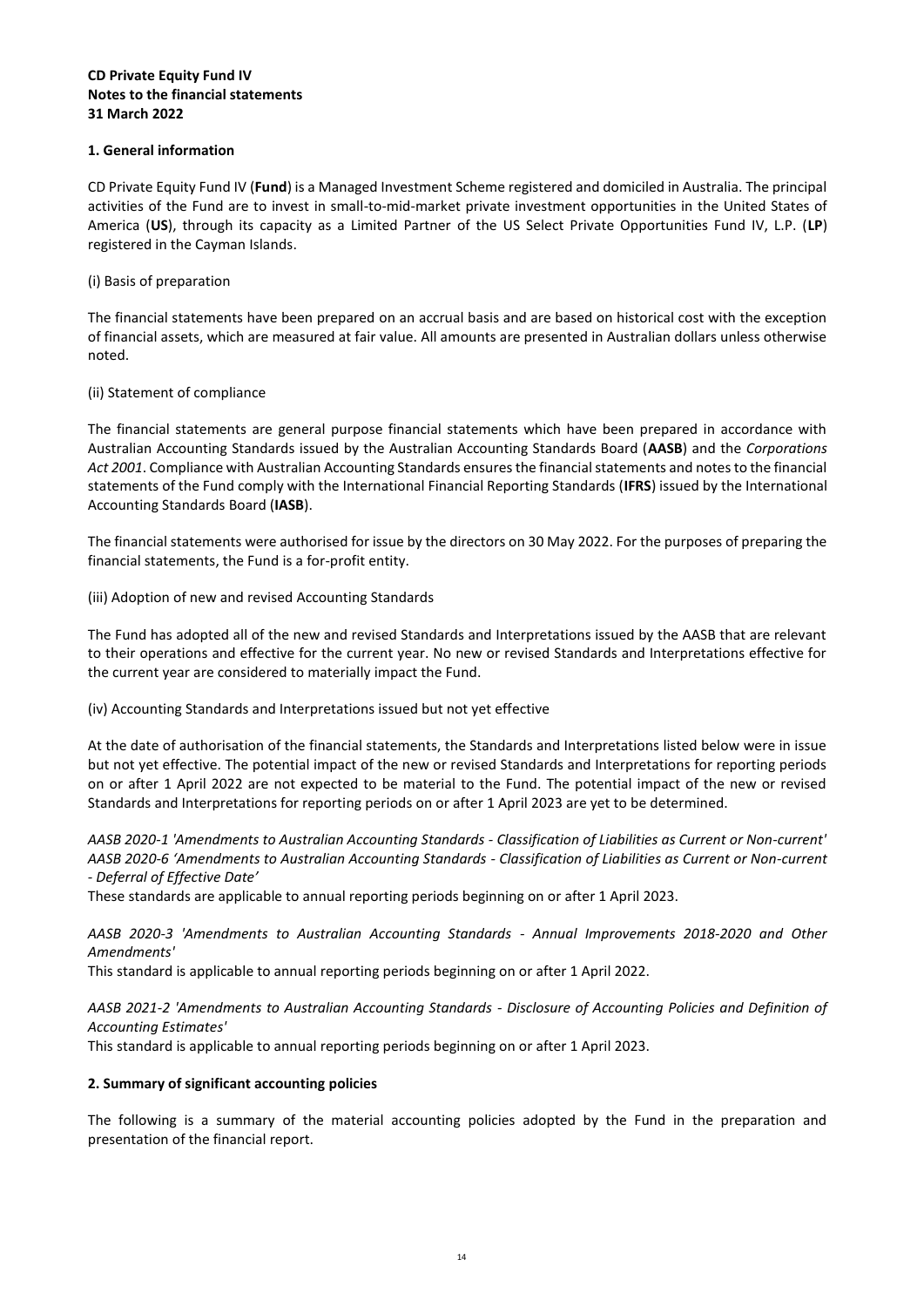#### **a) Foreign currencies**

The functional and presentation currency of the Fund is Australian dollars. This is based on an assessment that the primary economic environment in which the Fund operates is Australia.

Transactions in foreign currencies are initially recorded in Australian dollars by applying the exchange rates ruling at the date of the transaction. Monetary assets and liabilities denominated in foreign currencies that are outstanding at the reporting date are retranslated at the rate of exchange ruling at the Statement of Financial Position date. Nonmonetary items carried at fair value that are denominated in foreign currencies are translated at the rates prevailing at the date when the fair value was determined.

Exchange differences arising on translation are recognised in profit or loss in the period in which they arise.

#### **b) Financial instruments**

Financial instruments, incorporating financial assets and financial liabilities, are recognised when the Fund becomes a party to the contractual provisions of the instrument.

#### (i) Financial assets

The Fund's financial assets comprise of cash and cash equivalents, receivables and an interest in a Limited Partnership.

When financial assets are recognised initially, they are measured at fair value plus, in the case of financial assets not at fair value through profit and loss, directly attributable transaction costs.

Cash and cash equivalents and receivables are subsequently measured at amortised cost using the effective interest rate method only if the following conditions are met, otherwise they are measured at fair value:

- Where a financial asset is held within a business model for the objective to collect contractual cash flows; and
- Contractual terms of the financial asset give rise on specified dates to cash flows that are solely payments of principal and interest on the principal amount outstanding.

The effective interest rate method is used to allocate interest income or interest expense over the relevant period and is equivalent to the rate that exactly discounts estimated future cash payments or receipts (including fees, transaction costs and other premiums or discounts) through the expected life (or when this cannot be reliably predicted, the contractual term) of the financial instrument to the net carrying amount of the financial asset or financial liability.

The interest held by the Fund in the Limited Partnership (refer to (c) below) does not meet the conditions to satisfy subsequent measurement at amortised cost, and is therefore be measured on an ongoing basis at fair value through profit and loss.

Gains and losses on all other financial assets at fair value are recognised in profit or loss.

#### (ii) Financial liabilities

Financial liabilities are classified as derivative and non-derivative instruments as appropriate. The Fund determines the classification of its financial liabilities at initial recognition. All financial liabilities are recognised initially at fair value. Non-derivative instruments are subsequently measured at amortised cost using the effective interest rate method. Derivative liabilities are subsequently measured at fair value.

#### (iii) Derecognition

Financial assets are derecognised where the contractual rights to receipt of cash flows expire or the asset is transferred to another party whereby the entity no longer has any significant continuing involvement in the risks and benefits associated with the asset. Financial liabilities are derecognised where the related obligations are discharged or cancelled or expire. The difference between the carrying value of the financial liability extinguished or transferred to another party and the fair value of consideration paid, including the transfer of non-cash assets or liabilities assumed, is recognised in profit or loss.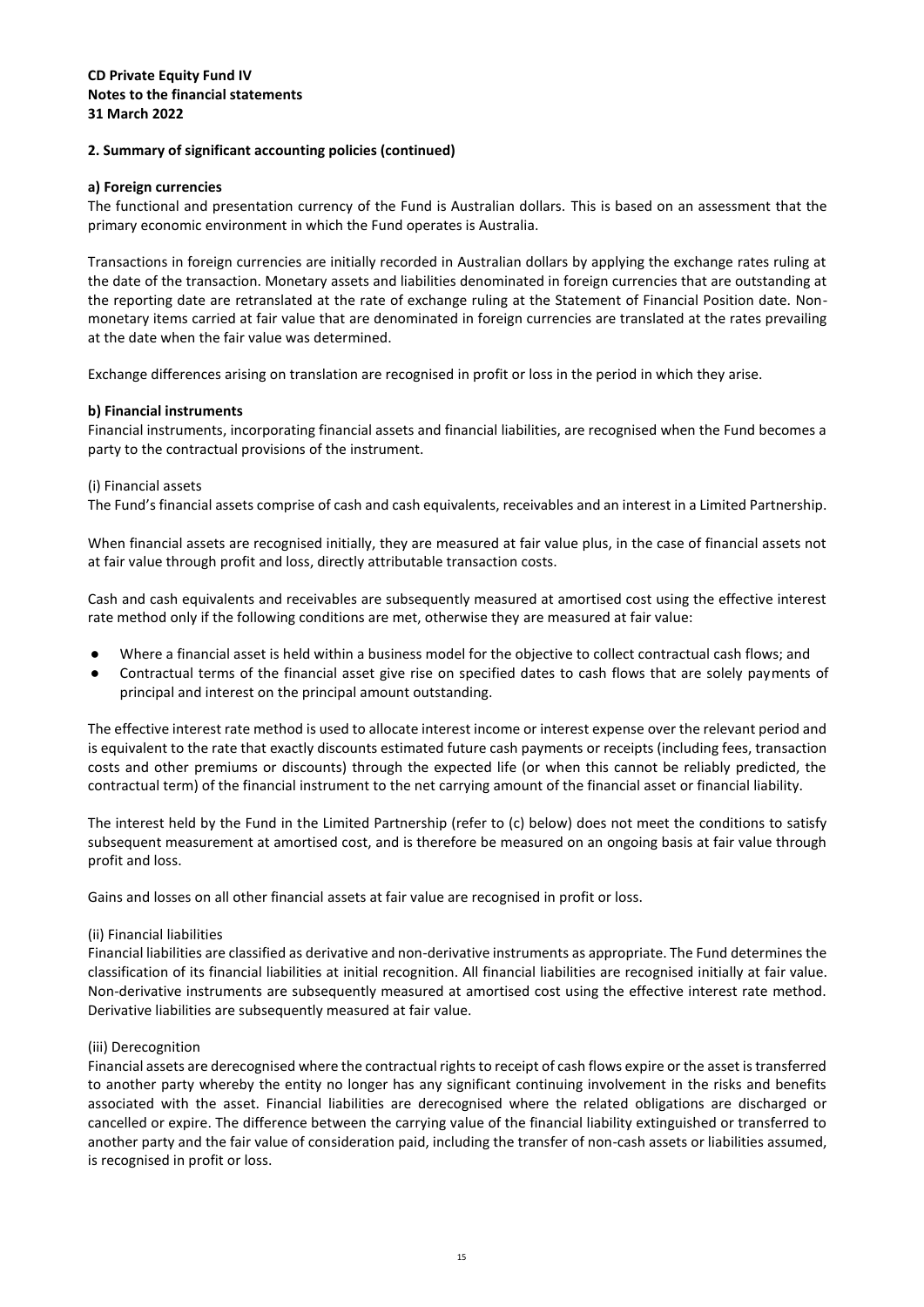#### (iv) Fair value

Fair value is the price that would be received to sell an asset or paid to transfer a liability in the principal (or most advantageous) market at balance date under current market conditions. Fair value is determined based on the bid price for all quoted investments in an active market. Valuation techniques are applied to determine the fair value for all unlisted securities and securities in markets that are not active. The interest in the Limited Partnership held by the Fund is valued using a 'proportionate' value method based on the proportion of the total net asset value (determined on a fair value basis) of the limited partnership in which the Fund has an interest at each balance date. The fair value will be net of distribution receipts from the Limited Partnership.

#### **c) Interest in Limited Partnership**

The Fund has entered into a partnership arrangement with Cordish Private Ventures with a primary strategy of investing in US small-to-mid-market private investment funds. The partnership has been structured through a limited partnership vehicle – US Select Private Opportunities Fund IV, L.P. (**LP**), in which the Fund has an 88.4% interest. The interest held by the Fund is regarded as a financial asset which is recorded at fair value (refer to note 2(b)(iv) for the fair value valuation basis adopted in respect of the partnership interest held). Subsequent changes in fair value are recognised in profit or loss.

Distributions of capital or income received from the LP are recorded against the investment account, reflecting the fact that such amounts would previously have been included in the investment account either through capital contributions made or through fair value movements recognised in respect of unrealised capital or operating profits relating to the underlying investments.

#### **d) Impairment of financial assets**

The Fund recognises a loss allowance for expected credit losses (**ECL**) on financial assets that are measured at amortised cost. The amount of ECL is updated at each reporting date to reflect changes in credit risk since initial recognition of the respective financial instrument.

The Fund recognises lifetime ECL when there has been a significant increase in credit risk since initial recognition. However, if the credit risk on the financial instrument has not increased significantly since initial recognition, the Fund measures the loss allowance for that financial instrument at an amount equal to 12-month ECL.

Lifetime ECL represents the expected credit losses that will result from all possible default events over the expected life of a financial instrument. In contrast, 12-month ECL represents the portion of lifetime ECL that is expected to result from default events on a financial instrument that are possible within 12 months after the reporting date.

No impairment assessment is performed in respect of the Interest in the Limited Partnership, where fair value changes are recorded in profit or loss.

#### **e) Cash and cash equivalents**

Cash and cash equivalents comprise cash at bank and in hand and short-term deposits with an original maturity of three months or less that are readily convertible to known amounts of cash and which are subject to an insignificant risk of change in value.

#### **f) Receivables**

Receivables are financial assets with a contractual right to receive fixed or determinable payments that are not quoted in an active market. Receivables also include other accrued receivables. Receivables are recorded at amounts due less any loss allowance for ECLs.

#### **g) Taxes**

#### (i) Income tax

Under current Australian income tax laws, the Fund is not liable to pay income tax provided it is not a corporate unit trust or public trading trust and its distributable income for each income year is fully distributed to unitholders, by way of cash or reinvestment.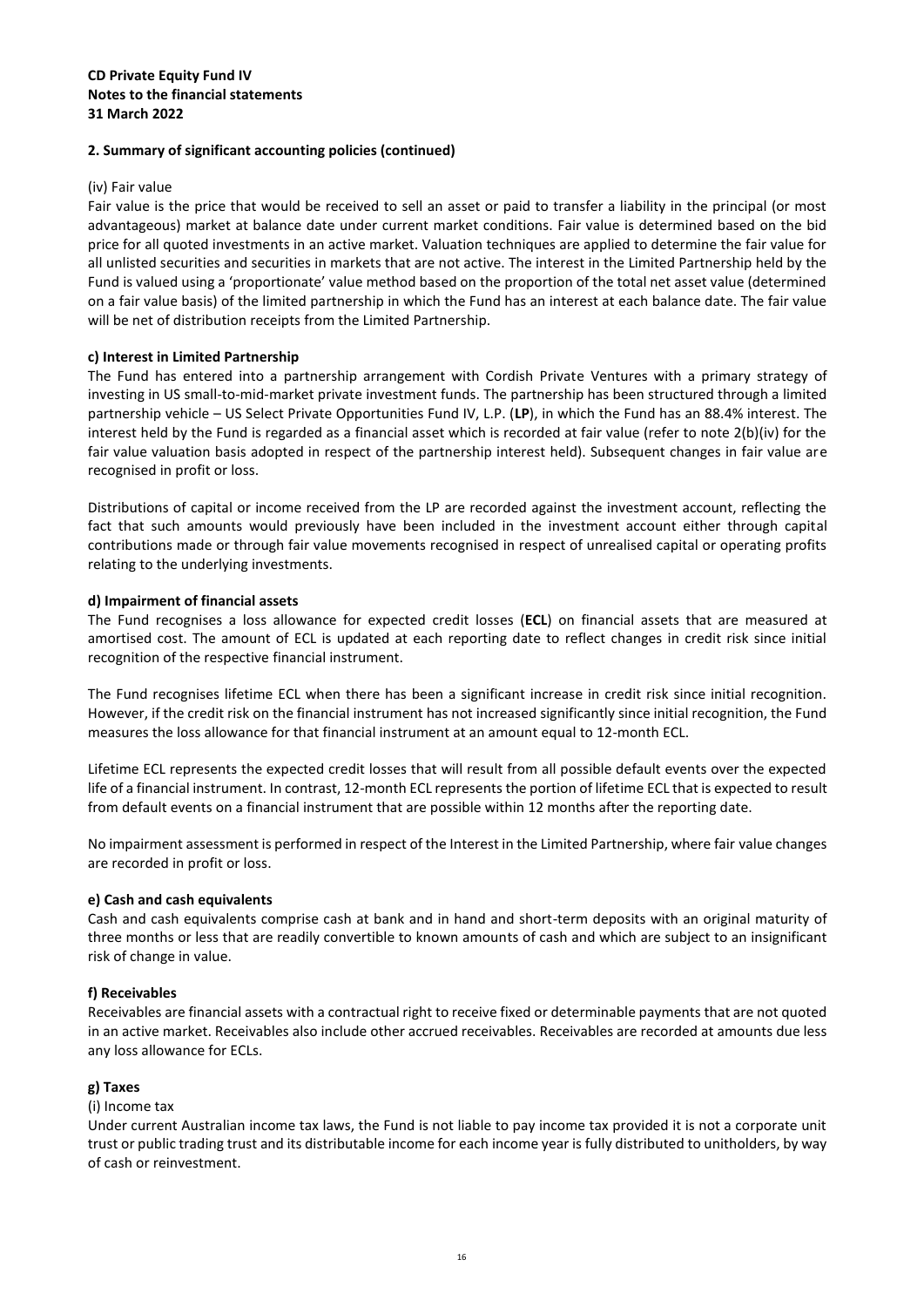The Fund may be liable to pay income tax in the United States of America (**US**) dependent on the structure of private investment funds in which the Limited Partnership invests and in turn the structure of the underlying investments made by the private investment funds. Rates of tax will vary dependent on the source of income derived.

A deferred tax liability is recognised (at the likely rate of tax in the US) based on the difference between the fair value and tax cost base of certain underlying investments in respect of which an economic interest is held by the Fund and on which income tax will likely be payable in the US on realisation of such investments.

#### (ii) Goods and Services Tax (**GST**)

Revenues, expenses and assets are recognised net of the amount of GST, except where the amount of GST incurred is not recoverable from the Australian Taxation Office. In these circumstances, the GST is recognised as part of the cost of acquisition of the asset or as part of an item of expense.

Where fees are stated to be exclusive of GST and GST is payable on any fee, the fee will be increased by an amount equal to the GST payable.

Cash flows are included in the Statement of cash flows on a gross basis. except for the GST component of cash flows arising from investing and financing activities which are disclosed as operating cash flows.

The Fund qualifies for reduced input tax credits at a minimum rate of 55%.

#### **h) Interest income**

Interest income is recognised in profit or loss using the effective interest method. This is a method of calculating the amortised cost of a financial asset and allocating the interest income over the relevant period using the effective interest rate, which is the rate that exactly discounts estimated future cash receipts through the expected life of the financial asset to the net carrying amount of the financial asset.

#### **i) Provisions**

Provisions are recognised when there is a present obligation (legal or constructive) as a result of a past event, it is probable an outflow of resources embodying economic benefits will be required to settle the obligation and a reliable estimate can be made of the amount of obligation.

#### **j) Trade and other payables**

Trade and other payables are recognised when the Fund becomes obliged to make future payments resulting from the purchase of goods or services. The balance is unsecured and is recognised as a current liability with the amount being normally paid within 30 days of recognition of the liability.

#### **k) Earnings per unit**

Basic earnings per unit is calculated by dividing the profit or loss attributable to unitholders by the weighted average number of units outstanding during the financial period. Diluted earnings per unit is the same as there are no potential dilutive ordinary units.

#### **l) Unit capital**

#### (i) Ordinary units

Ordinary units are classified as equity. Issued capital is recognised at the fair value of the consideration received by the Fund. Incremental costs directly attributable to the issue of ordinary units are recognised as a deduction from equity.

#### (ii) Distributions to unitholders

Distributions payable are recognised in the reporting period in which the distributions are declared, determined, or publicly recommended by the board of the Responsible Entity on or before the end of the financial period, but not distributed at balance date.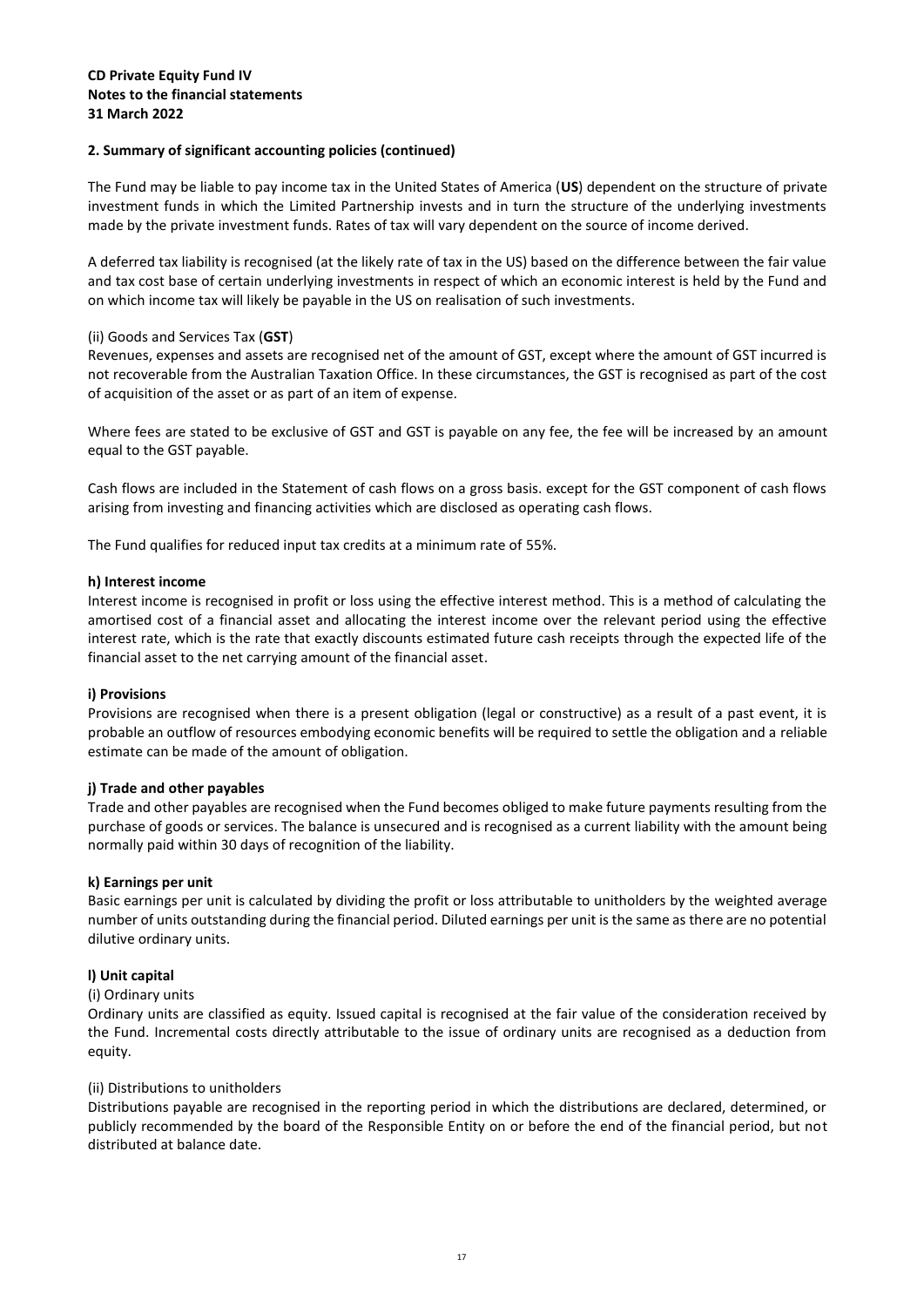#### **m) Critical accounting estimates and judgements**

In the application of the Fund's accounting policies, management is required to make judgements, estimates and assumptions about carrying values of assets and liabilities that are not readily apparent from other sources. The estimates and associated assumptions are based on historical experience and other factors that are considered to be relevant. Actual results may differ from these estimates.

The estimates and underlying assumptions are reviewed on an ongoing basis. Revisions to accounting estimates are recognised in the period in which the estimate is revised if the revision affects only that period, or in the period of the revision and future periods if the revision affects both current and future periods.

Accounting policies which are subject to significant accounting estimates and judgements include fair value determination of the interest held by the Fund in the Limited Partnership (refer note 10 (iv)), recognition of a deferred tax liability in respect of likely US tax obligations which will arise from underlying fund investment realisations (refer note 12), and selection of Australian dollars as the functional currency of the Fund (refer note 2 (a)).

#### **3. Operating segment**

The Fund operates a single reportable segment, that being the business of investing in small-to-mid-market private investment funds and privately held companies in the United States of America through its interest in a Limited Partnership.

The Responsible Entity of the Fund is the Chief Operating Decision Maker (**CODM**) for the purpose of resource allocation and assessing performance of the operating segment.

Revenue, profit or loss, assets, liabilities and other financial information reported and monitored by the CODM of the single identified segment are reflected in the financial statements and notes to the financial statements of the Fund.

#### **4. Income tax expense**

<span id="page-18-0"></span>

|                                                                                                                                                                                                                       | 2022<br>\$                 | 2021<br>\$                 |
|-----------------------------------------------------------------------------------------------------------------------------------------------------------------------------------------------------------------------|----------------------------|----------------------------|
| Income tax expense/(benefit)                                                                                                                                                                                          |                            |                            |
| Deferred tax:<br>- In respect of current year                                                                                                                                                                         | 11,174,761                 | 8,681,492                  |
| Aggregate income tax expense                                                                                                                                                                                          | 11,174,761                 | 8,681,492                  |
| Numerical reconciliation of income tax expense and tax at the statutory rate<br>Profit before income tax expense                                                                                                      | 81,404,933                 | 33,251,178                 |
| Tax at the statutory tax rate of 30%                                                                                                                                                                                  | 24,421,480                 | 9,975,353                  |
| Tax effect of differences between accounting profit and taxable income:<br>- Income and expenditure of Australian trust not subject to tax in Australia<br>- Fair value movement likely to be subject to USA taxation | (24,421,480)<br>11,174,761 | (9, 975, 353)<br>8,681,492 |
| Income tax expense                                                                                                                                                                                                    | 11,174,761                 | 8,681,492                  |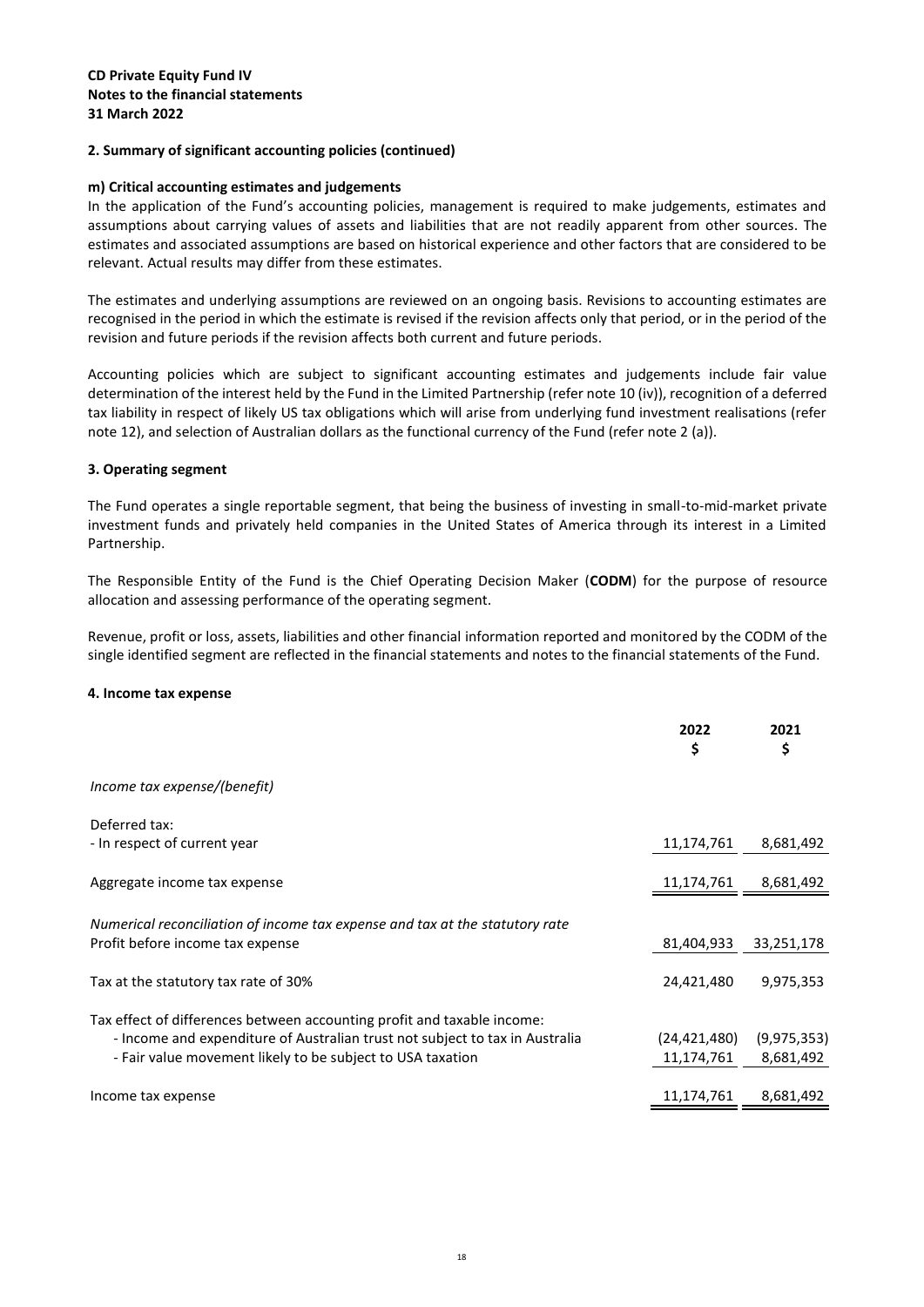#### **5. Earnings per unit**

<span id="page-19-0"></span>

|                                                                                                                 | 2022<br>\$              | 2021<br>\$     |
|-----------------------------------------------------------------------------------------------------------------|-------------------------|----------------|
| Profit after income tax                                                                                         | 70,230,172              | 24,569,686     |
|                                                                                                                 | <b>Number</b>           | <b>Number</b>  |
| Weighted average number of ordinary units used in calculating basic earnings per unit                           | 117,939,153 117,939,153 |                |
| Weighted average number of ordinary units used in calculating diluted earnings per unit 117,939,153 117,939,153 |                         |                |
|                                                                                                                 | <b>Cents</b>            | <b>Cents</b>   |
| Basic earnings per unit<br>Diluted earnings per unit                                                            | 59.55<br>59.55          | 20.83<br>20.83 |

There are no adjustments on the basic earnings per unit for the calculation of diluted earnings per unit and there are no transactions that would significantly change the number of ordinary units at the end of the reporting period.

#### **6. Equity - unit capital**

|                              | 2022<br>Units | 2021<br>Units                                   | 2022 | 2021 |
|------------------------------|---------------|-------------------------------------------------|------|------|
| Ordinary units - partly paid |               | 117,939,153 117,939,153 144,923,263 144,923,263 |      |      |

#### *Ordinary units - partly paid*

Ordinary units are issued on a partly paid basis, up to a fully paid amount of \$1.60 per unit. The partly paid ordinary units are called on in accordance with the Constitution and as required by the Responsible Entity of the Fund. Partly paid ordinary units carry the same rights and entitlements on a fractional basis, as fully paid ordinary units, with such fractions being the equivalent to the proportion which the amount paid is of the fully paid amount of the units.

117,939,153 ordinary units were issued on 6 April 2018. The fourth instalment of \$0.32 per partly paid unit was called on 17 April 2020.

#### *Capital management*

The Fund manages its capital to ensure it will be able to continue as a going concern while maximising the return to unitholders. The capital structure of the Fund consists of issued capital amounting to \$144,923,263. The Fund is not subject to any externally imposed capital requirements.

#### **7. Current assets - cash and cash equivalents**

<span id="page-19-1"></span>

|              | 2022 | 2021                 |
|--------------|------|----------------------|
| Cash at bank |      | 6,524,479 19,174,917 |

The exposure to interest rate risk and a sensitivity analysis is disclosed in note 14 to the financial statements.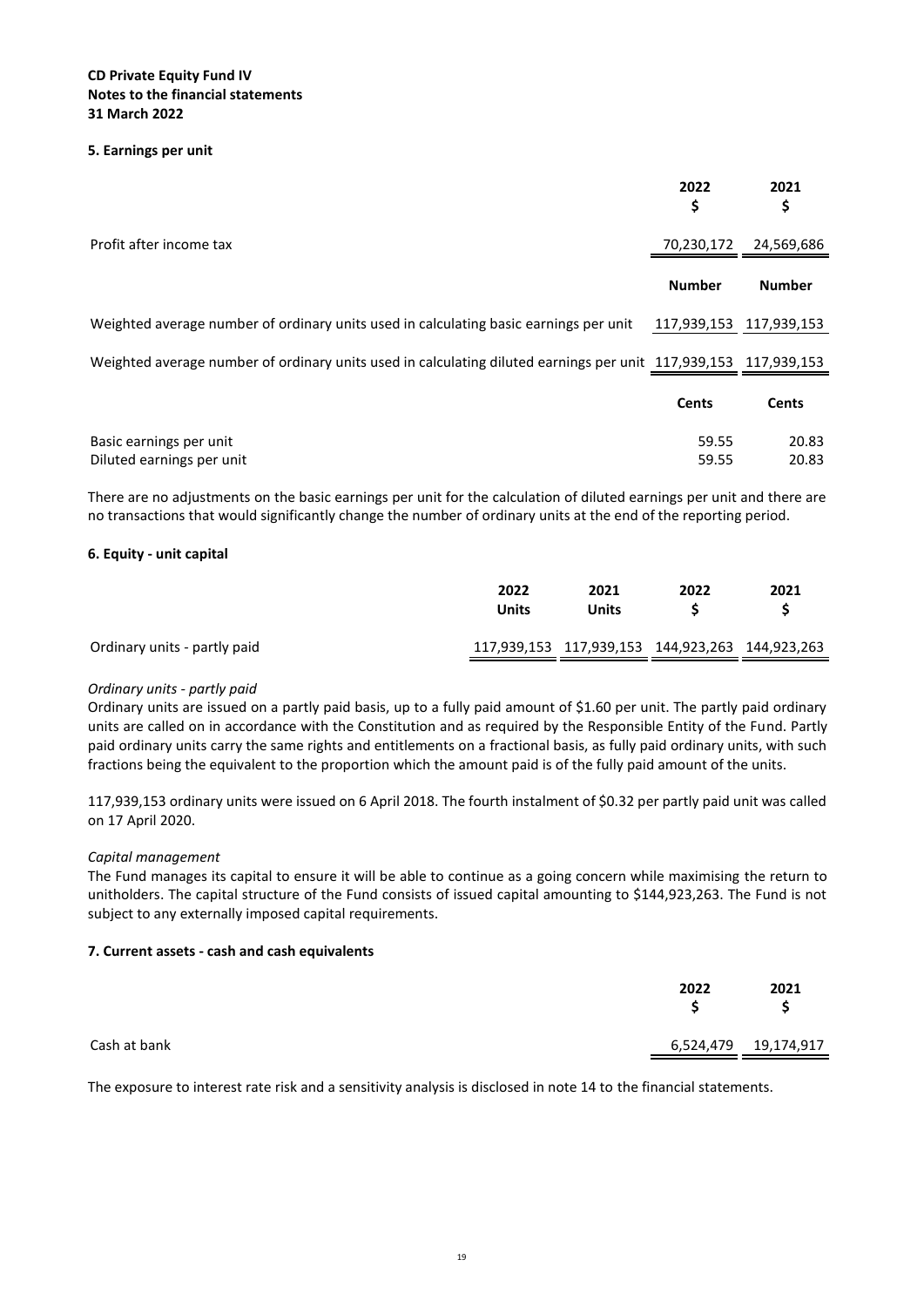#### **8. Reconciliation of profit after income tax to net cash used in operating activities**

<span id="page-20-2"></span>

|                                              | 2022<br>\$    | 2021<br>\$                    |
|----------------------------------------------|---------------|-------------------------------|
| Profit after income tax expense for the year | 70,230,172    | 24,569,686                    |
| Adjustments for:                             |               |                               |
| Fair value movements of equity investments   |               | $(82,390,309)$ $(42,841,884)$ |
| Net foreign exchange loss/(gain)             |               | $(408, 250)$ 8,914,082        |
| Tax liability settled by LP (note 10(ii))    | 3,173,495     | 1,061,142                     |
| Change in operating assets and liabilities:  |               |                               |
| Decrease/(increase) in receivables           | 237,270       | (177, 034)                    |
| (Increase) in current tax assets             |               | (1,061,142)                   |
| (Decrease)/increase in payables              | (11,076)      | 7,458                         |
| Increase in deferred tax liabilities         | 3,659,586     | 8,321,278                     |
| Increase in current tax liabilities          | 4,404,687     |                               |
| Net cash used in operating activities        | (1, 104, 425) | (1, 206, 414)                 |
| 9. Current assets - receivables              |               |                               |
|                                              | 2022          | 2021                          |
|                                              | \$            | \$                            |
| Interest receivable                          | 133           | 641                           |
| <b>GST</b> receivable                        | 19,882        | 13,964                        |
| Other receivable                             |               | 242,680                       |
|                                              | 20,015        | 257,285                       |

<span id="page-20-1"></span>There are no balances included in receivables that contain assets that are impaired. All receivables are non interest bearing. No receivable amounts are overdue. The receivables are recorded at carrying amounts that are reasonable approximations of fair value.

#### <span id="page-20-0"></span>**10. Non-current assets - other financial assets**

(i) Equity investment constituting interest in Limited Partnership (**LP**) - at fair value:

|                                                  | 2022<br>\$    | 2021<br>\$              |
|--------------------------------------------------|---------------|-------------------------|
| US Select Private Opportunities Fund IV, LP (LP) |               | 268,167,882 176,996,805 |
|                                                  | 2022<br>\$    | 2021<br>\$              |
| (ii) Reconciliation:                             |               |                         |
| Balance at the beginning of the year             |               | 176,996,805 111,497,958 |
| Capital invested - at cost                       | 11,954,263    | 23,718,105              |
| Movement in fair value through profit or loss*   | 82,390,309    | 42,841,884              |
| Distributions received from LP^                  | (3, 173, 495) | (1,061,142)             |
| Balance at the end of the year                   |               | 268,167,882 176,996,805 |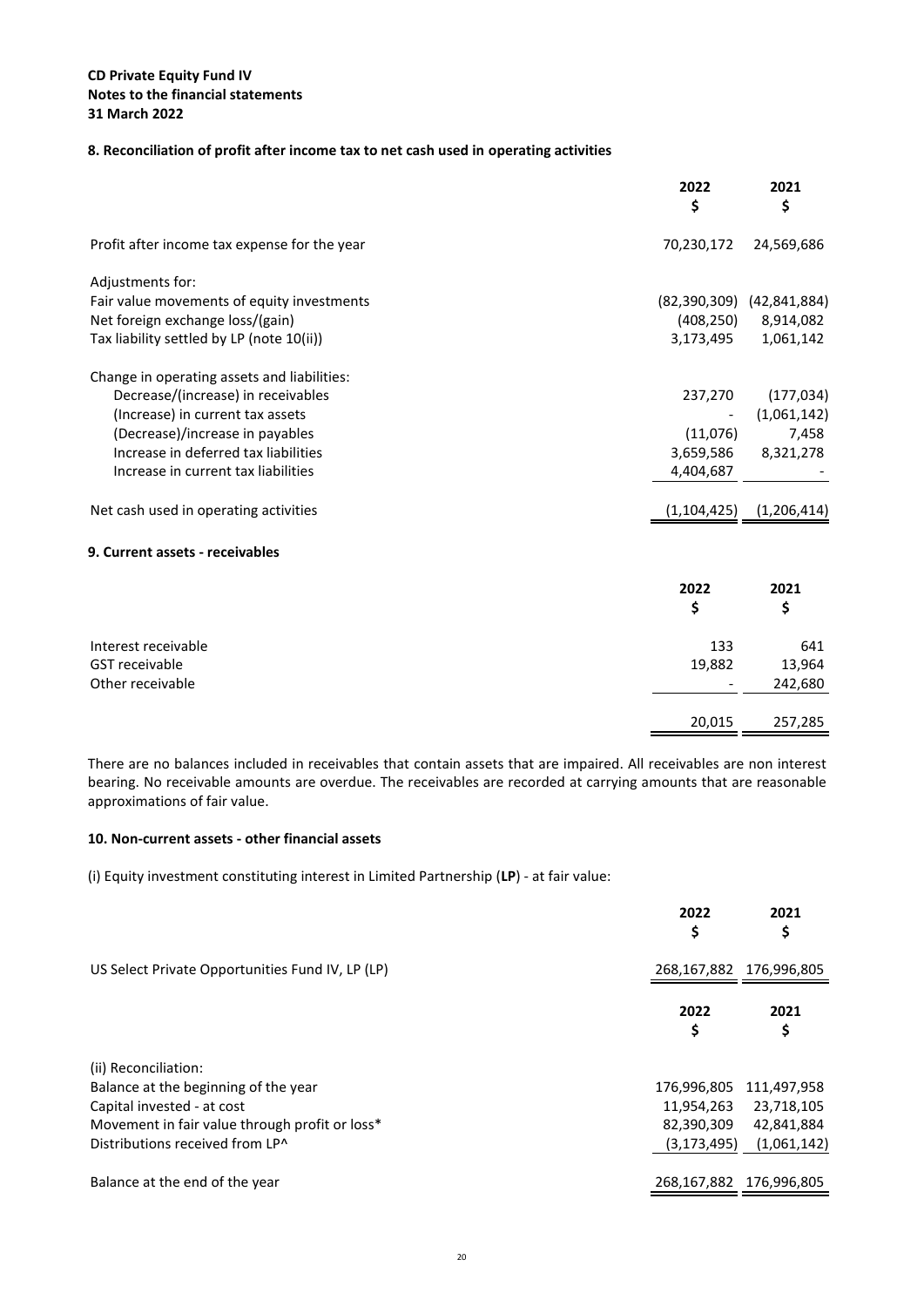#### **CD Private Equity Fund IV Notes to the financial statements 31 March 2022**

#### **10. Non-current assets - other financial assets (continued)**

\*Included in the 'movement in fair value' amount of \$82,390,309 (2021: \$42,841,884) is an unrealised foreign exchange translation gain component of \$1,667,783 (2021: \$25,618,994 loss). This amount is also net of the Fund's 88.4% share of management fees paid by the LP to the General Partner of the LP, totalling \$1,555,685 (2021: \$1,599,496) and performance fees accrued by the LP to the GP, totaling \$13,783,341 (2021: \$5,870,877) (refer to note 16).

^Net distributions received from the LP totalling \$3,173,495 (US\$2,306,833) were through the settlement of the Fund's US tax obligations on behalf of the Fund, contributing to a reduction in the Fund's current tax liability.

#### (iii) Fund's interest in assets and liabilities of LP

The 88.4% economic interest held by the Fund is not represented by voting rights or other power vested in the Fund to make decisions relating to the assets and liabilities of the LP. As is common practice with Limited Partnership arrangements, the General Partner of the LP is considered to be the party who holds the existing rights to direct the relevant activities of the LP, including the acquisition and disposal of investments.

The Fund's 88.4% interest in US Select Private Opportunities Fund IV, L.P. at 31 March 2022 is represented by its proportionate interest in the LP's assets and liabilities as follows:

|                                                                   | 2022<br>\$     | 2021<br>\$              |
|-------------------------------------------------------------------|----------------|-------------------------|
| Cash                                                              | 37,865,660     | 11,768,583              |
| Investment in US private investment funds recorded at fair value: |                |                         |
| Astra Partners I, LP                                              | 7,267,125      | 5,399,447               |
| CORE Industrial Partners Fund I, LP                               | 46,959,324     | 28,886,702              |
| Elephant Partners II, LP                                          | 21,246,381     | 16,795,514              |
| Gainline Equity Fund, LP                                          | 21,351,755     | 15,778,386              |
| Nosara Capital Fund I, LP                                         | 33,780,566     | 11,626,624              |
| Quad Partners V, LP                                               | 7,526,480      | 6,123,461               |
| Trivest Fund VI, LP                                               | 10,822,883     | 4,039,189               |
| US Select Direct Private Equity II, LP                            | 54,596,046     | 43,334,122              |
| Wavecrest Growth Partners I, LP                                   | 20,881,257     | 14,989,593              |
| Incline Elevate Fund, LP                                          | 9,254,373      | 17,386,606              |
| Tower Arch Partners II, LP                                        | 6,472,074      | 4,128,685               |
| Rucker Park Capital Fund, LP                                      | 3,828,156      | 2,513,179               |
| Prepaid Investment management fees                                | 99,143         | 97,591                  |
| Accrued performance fees                                          | (13, 783, 341) | (5,870,877)             |
| Net assets*                                                       |                | 268,167,882 176,996,805 |

\*Included in net assets of \$268,167,882 (2021: \$176,996,805) are investments in US private investment funds of \$243,986,420 (2021: \$171,001,508).

#### (iv) Valuation

The COVID-19 pandemic is on-going, with asset markets experiencing volatility, as well as creating uncertainty on its future economic impact. The Investment Manager continues to monitor potential COVID-19 impacts on the valuation of the Fund's portfolio of underlying private investment funds. The fair value of the Fund's interest in the LP was determined based on conditions existing at balance date. The prolonged duration of the pandemic as well as uncertainties as to future economic conditions may impact on the future fair value of the Fund's interest in the LP.

The Fund has adopted its established valuation basis as described below to determine fair value of the Fund's equity investment in the LP.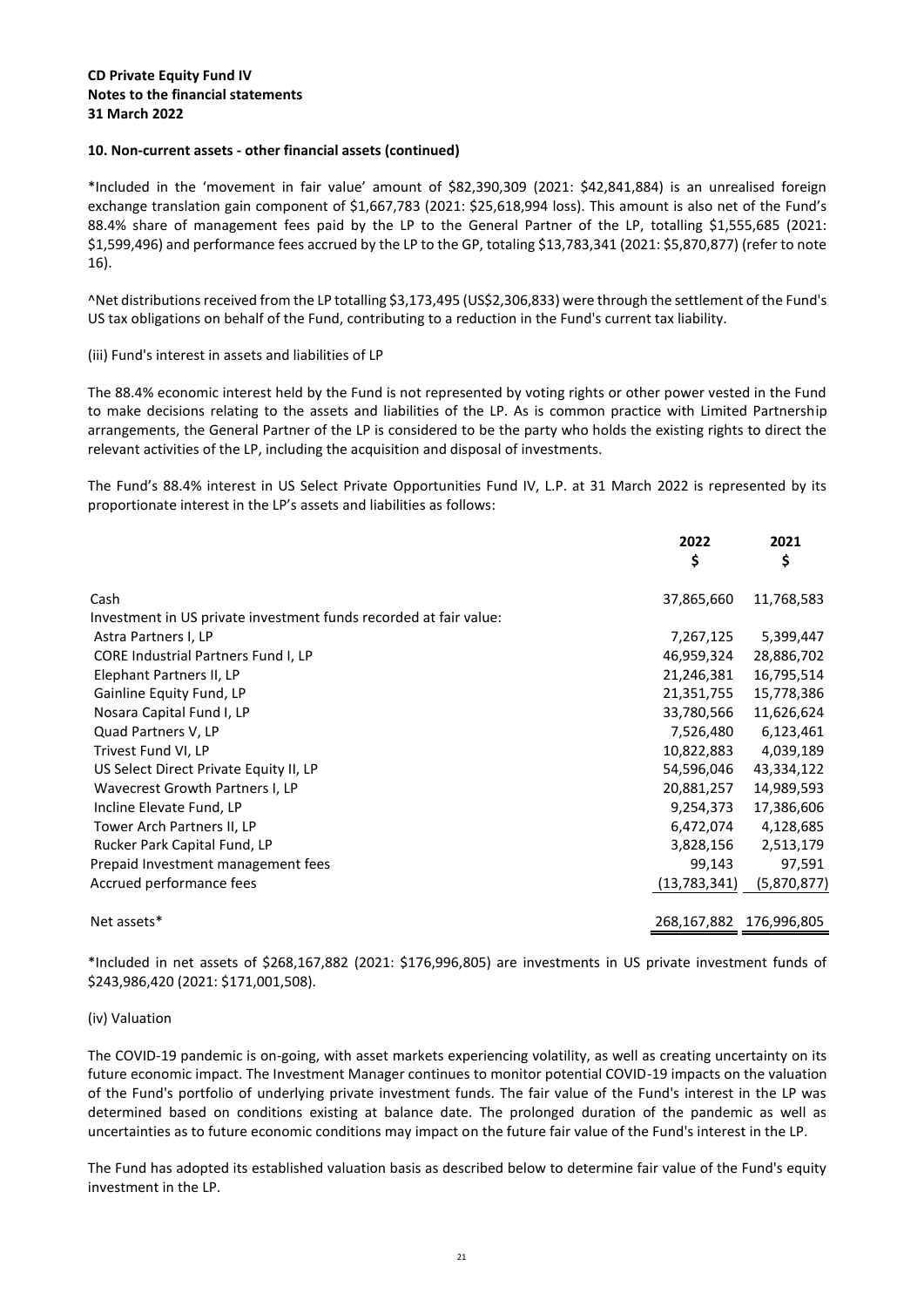#### **10. Non-current assets - other financial assets (continued)**

#### *Valuation technique adopted*

The fair value of the Fund's interest in the LP is determined using a proportionate value method based on the Fund's 88.4% interest held in the total net asset value of the LP.

The LP holds investments predominately in US private investment funds, and the LP adopts a similar fair value measurement basis, based on the proportionate interest it holds in the most recent reported total net asset values of the respective investment funds. There is up to a three month difference between the Fund's reporting date and the date of the most recent reported net assets of the underlying investment funds. The underlying investment funds typically invest in US unlisted equity investments with fair values determined periodically based on market or incomebased valuation techniques, which may involve the use of unobservable inputs such as discount rate and earnings multiple.

The valuation of the Fund's equity investment in the LP are based on the fair values of the underlying investment funds at 31 December 2021 adjusted for any changes to those valuations to reflect movements to 31 March 2022, including foreign exchange translation impacts arising from translating the USD denominated interest in the LP to AUD at each balance date.

Refer to note 14 for Market Risk sensitivity analysis.

#### *Investment risks*

As noted above, the LP has invested in underlying private investment funds in the US market who have in turn invested in a portfolio of private equity investments. Because of the absence of any liquid trading market for these types of investments, it may take longer to liquidate these investments than would be the case for marketable securities and accordingly the value obtained on realisation may differ to the estimated fair values at balance date. As there are no directly observable prices, the fair values assigned by the investment funds to each investment are based upon a range of factors including, but not limited to, the initial purchase price, market trading multiples and observed transaction metrics. The resulting valuations may differ significantly from the values that would have been realised had a transaction taken place at balance date. The differences would directly impact the value of the interest held by the LP in the underlying investment funds and consequently the value of the interest held by the Fund in the LP. Estimation uncertainty also arises in relation to likely US tax obligations the Fund will incur in connection with realisation of recorded fair value movements (refer note 12).

#### (v) Capital commitments

As at 31 March 2022, the Fund has made capital commitments totalling US\$115.0 million to the LP, of which US\$93.3 million has been called at balance date.

As at 31 March 2022, the Fund has uncalled capital commitments of US\$21.7 million (or \$29.0 million) outstanding to the LP. The capital commitments can be called at any time in the future.

The uncalled capital commitments referred to above were converted at the AUD:USD year-end exchange rate of 0.7482.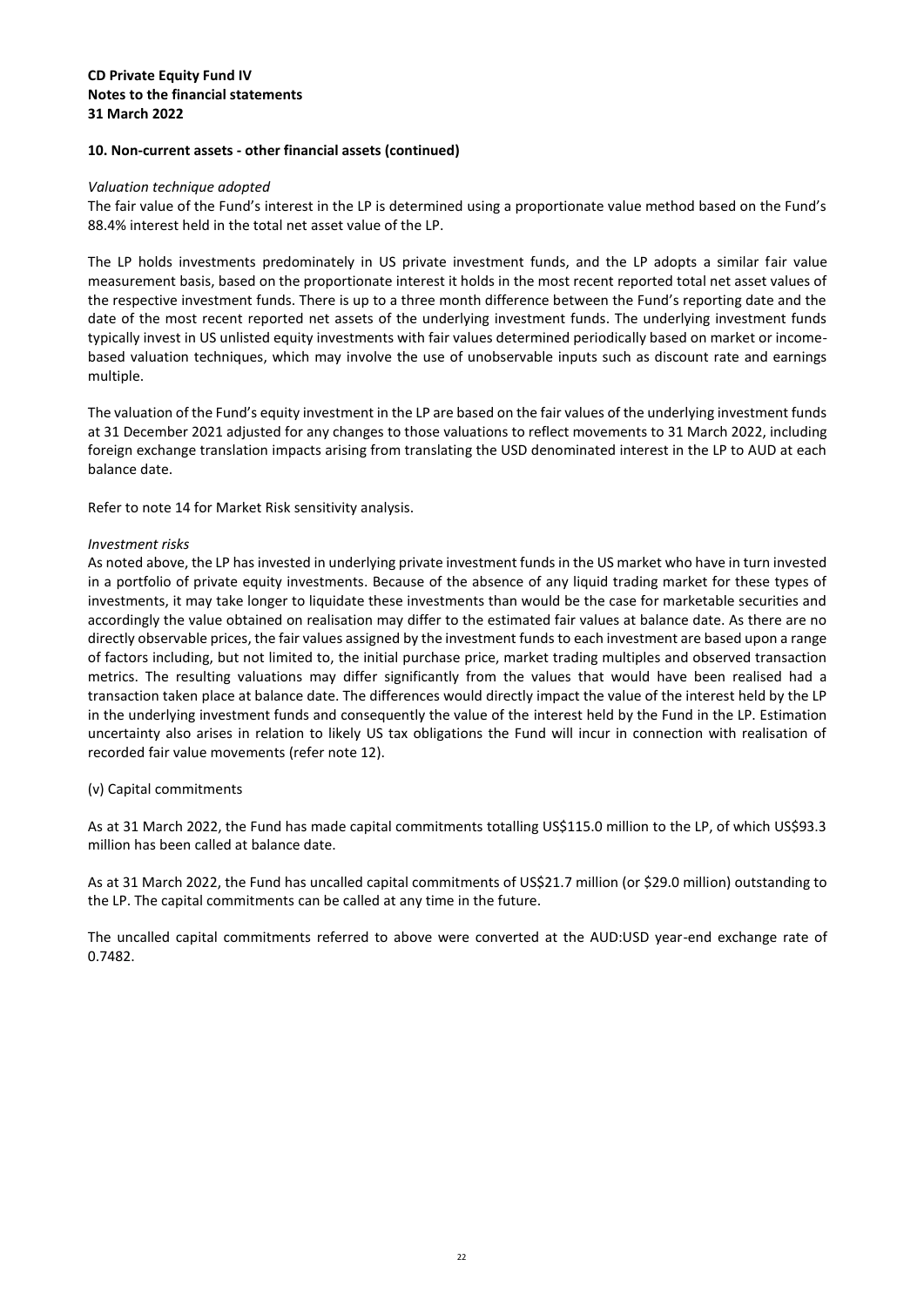#### **11. Current liabilities - trade and other payables**

<span id="page-23-0"></span>

|                            | 2022<br>S                | 2021<br>\$ |
|----------------------------|--------------------------|------------|
| Trade creditors            | $\overline{\phantom{a}}$ | 16,500     |
| <b>Accrued liabilities</b> | 165,618                  | 160,194    |
|                            | 165,618                  | 176,694    |

Refer to note 14 for further information on financial instruments.

The average credit period for trade creditors is generally 30 days. No interest is charged on trade creditors from the date of the invoice. The Fund has risk management policies in place to ensure invoices are paid within credit terms.

#### **12. Non-current liabilities - deferred tax**

<span id="page-23-1"></span>

|                                                | 2021 |
|------------------------------------------------|------|
| Deferred tax liability<br>13,577,841 9,918,255 |      |

The deferred tax liability has been assessed based on an estimate of likely US tax obligations the Fund will incur upon realisation of recorded fair value movements in connection with certain underlying private equity investments. This estimate is subject to estimation uncertainty as a result of limitations in the availability of information pertaining to the tax structure of the underlying investments in respect of which the Fund has an interest.

#### **13. Equity - distributions**

There were no distributions paid, recommended or declared during the current or previous financial year.

#### **14. Financial instruments**

#### *Financial risk management objectives*

The Fund is exposed to the following risks from its use of financial instruments:

- market risk (foreign exchange risk, market price risk and interest rate risk)
- credit risk
- liquidity risk.

The Responsible Entity has overall responsibility for the establishment and oversight of the risk management framework, including developing and monitoring risk management policies.

#### *a) Market risk*

Market risk is the risk that the fair value of future cash flows of a financial instrument will fluctuate because of changes in market prices, such as foreign exchange rates, interest rates and equity prices. The Fund is primarily exposed to market risks arising from fluctuations in market price risk, foreign currency and interest rates. Refer to note 10(iv) for further details of risks relating to equity prices.

#### *(i) Foreign exchange risk*

Foreign exchange risk arises on financial instruments that are denominated in a foreign currency. Foreign exchange rate movements will impact on the Australian dollar (**AUD**) value of the Fund's financial assets and liabilities denominated in a currency that is not the Fund's functional currency.

The Fund is exposed to US dollar (**USD**) foreign exchange risk through its USD denominated cash balances, its investment activities and income derived from these activities.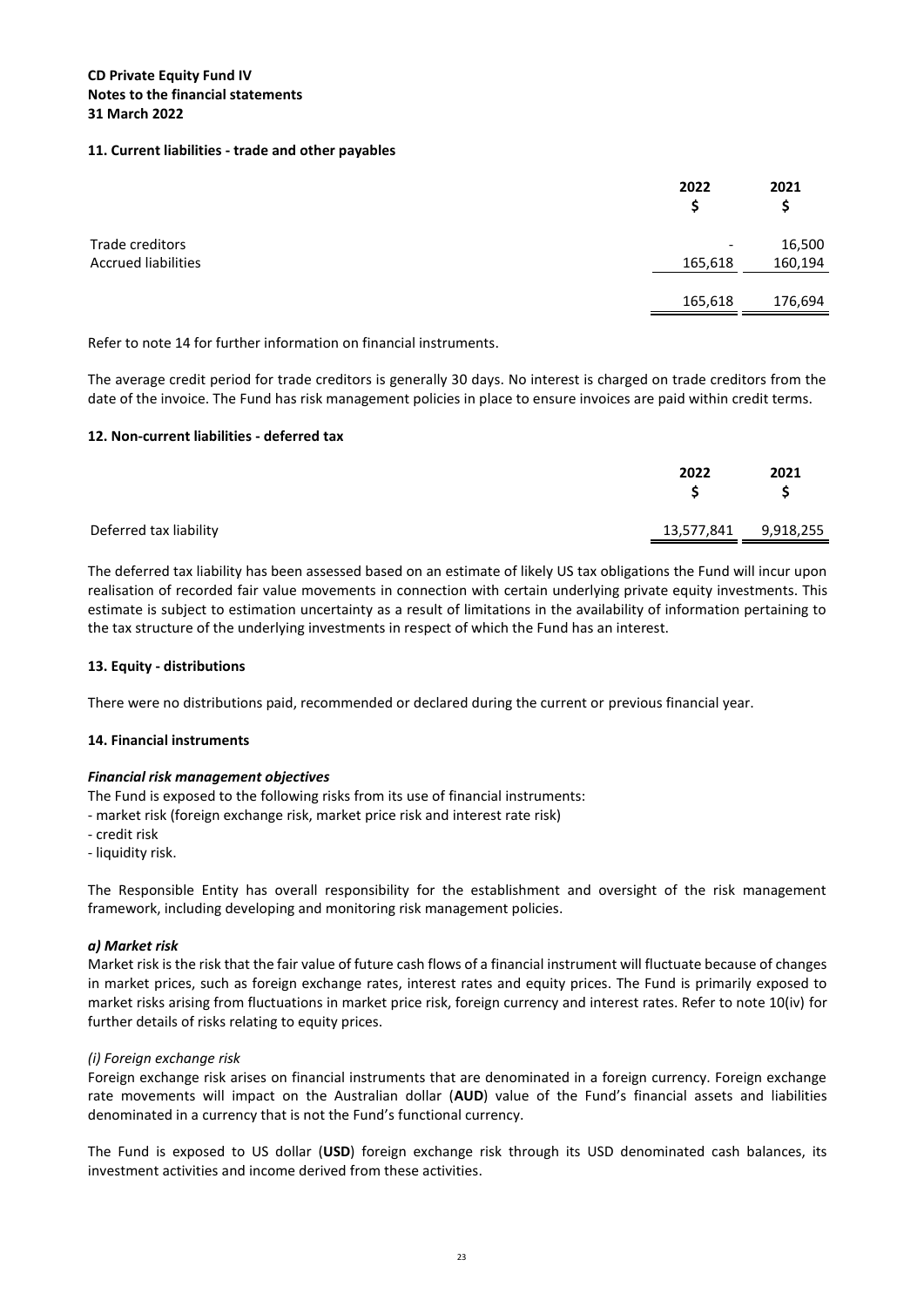#### **CD Private Equity Fund IV Notes to the financial statements 31 March 2022**

#### **14. Financial instruments (continued)**

The table below details the carrying amounts of the Fund's foreign exchange risk as at the end of the reporting period. This represents the Australian dollar exposure, converted at an exchange rate of 0.7482.

|                                       | <b>Assets</b> |             | <b>Liabilities</b> |          |
|---------------------------------------|---------------|-------------|--------------------|----------|
|                                       | 2022          | 2021        | 2022               | 2021     |
|                                       | \$            | \$          |                    | ⊋        |
| Cash and cash equivalents             | 6,339,465     | 17,882,451  |                    |          |
| Receivables                           | 106           | 414         |                    |          |
| Current tax assets                    | ٠             | 1,061,142   |                    |          |
| Financial assets (equity investments) | 268,167,882   | 176,996,805 |                    |          |
| Trade and other payables              |               |             |                    | (38,623) |
| Current tax liabilities               |               |             | (3,343,545)        |          |
|                                       | 274,507,453   | 195,940,812 | (3,343,545)        | (38,623) |

#### *Sensitivity analysis*

The effect of the foreign exchange risk relating to equity investments (investment in Limited Partnership) is recorded in profit or loss as part of the overall fair value movement in the investment (refer to note 10(ii)). The effect of foreign exchange risk relating to cash and cash equivalents is recorded in profit or loss as a foreign exchange gain or loss.

The Fund considers a 10% movement in the AUD against USD as at 31 March 2022 to be a reasonable possibility at the end of the reporting period. The impact of the strengthening and weakening of AUD against USD in profit or loss and equity is shown by the amounts below as it relates to cash and cash equivalents, equity investments and trade and other payables. This analysis assumes that all other variables remain constant.

|                                |          | <b>AUD strengthened</b><br><b>Effect on</b> |                                   |          | <b>AUD weakened</b><br><b>Effect on</b> |                  |
|--------------------------------|----------|---------------------------------------------|-----------------------------------|----------|-----------------------------------------|------------------|
|                                |          | profit before                               | <b>Effect on</b>                  |          | profit before                           | <b>Effect on</b> |
| 2022                           | % change | tax                                         | equity                            | % change | tax                                     | equity           |
| Cash and cash equivalents      | 10%      | (576, 315)                                  | (576, 315)                        | (10%)    | 704,385                                 | 704,385          |
| Receivables                    | 10%      | (10)                                        | (10)                              | (10%)    | 12                                      | 12               |
| Equity investments             | 10%      |                                             | $(24,378,898)$ $(24,378,898)$     | (10%)    | 29,796,431                              | 29,796,431       |
| <b>Current tax liabilities</b> | 10%      | 303,959                                     | 303,959                           | (10%)    | (371, 505)                              | (371, 505)       |
|                                |          |                                             | $(24, 651, 264)$ $(24, 651, 264)$ |          | 30,129,323                              | 30,129,323       |
|                                |          | <b>AUD strengthened</b>                     |                                   |          | <b>AUD weakened</b>                     |                  |
|                                |          | <b>Effect on</b>                            |                                   |          | <b>Effect on</b>                        |                  |
|                                |          | profit before                               | <b>Effect on</b>                  |          | profit before                           | <b>Effect on</b> |
| 2021                           |          |                                             |                                   |          |                                         |                  |
|                                | % change | tax                                         | equity                            | % change | tax                                     | equity           |
| Cash and cash equivalents      | 10%      | (1,625,677)                                 | (1,625,677)                       | (10%)    | 1,986,939                               | 1,986,939        |
| Receivables                    | 10%      | (38)                                        | (38)                              | (10%)    | 46                                      | 46               |
| Equity investments             | 10%      |                                             | $(16,090,619)$ $(16,090,619)$     | (10%)    | 19,666,312                              | 19,666,312       |
| Trade and other payables       | 10%      | 3,511                                       | 3,511                             | (10%)    | (4, 291)                                | (4, 291)         |
| Current tax assets             | 10%      | (96, 467)                                   | (96, 467)                         |          | 117,905                                 | 117,905          |

#### *(ii) Market price risk*

Market price risk is the risk that the value of a financial instrument will fluctuate as a result of changes in market prices, whether caused by factors specific to individual investments or factors affecting all instruments traded in the market.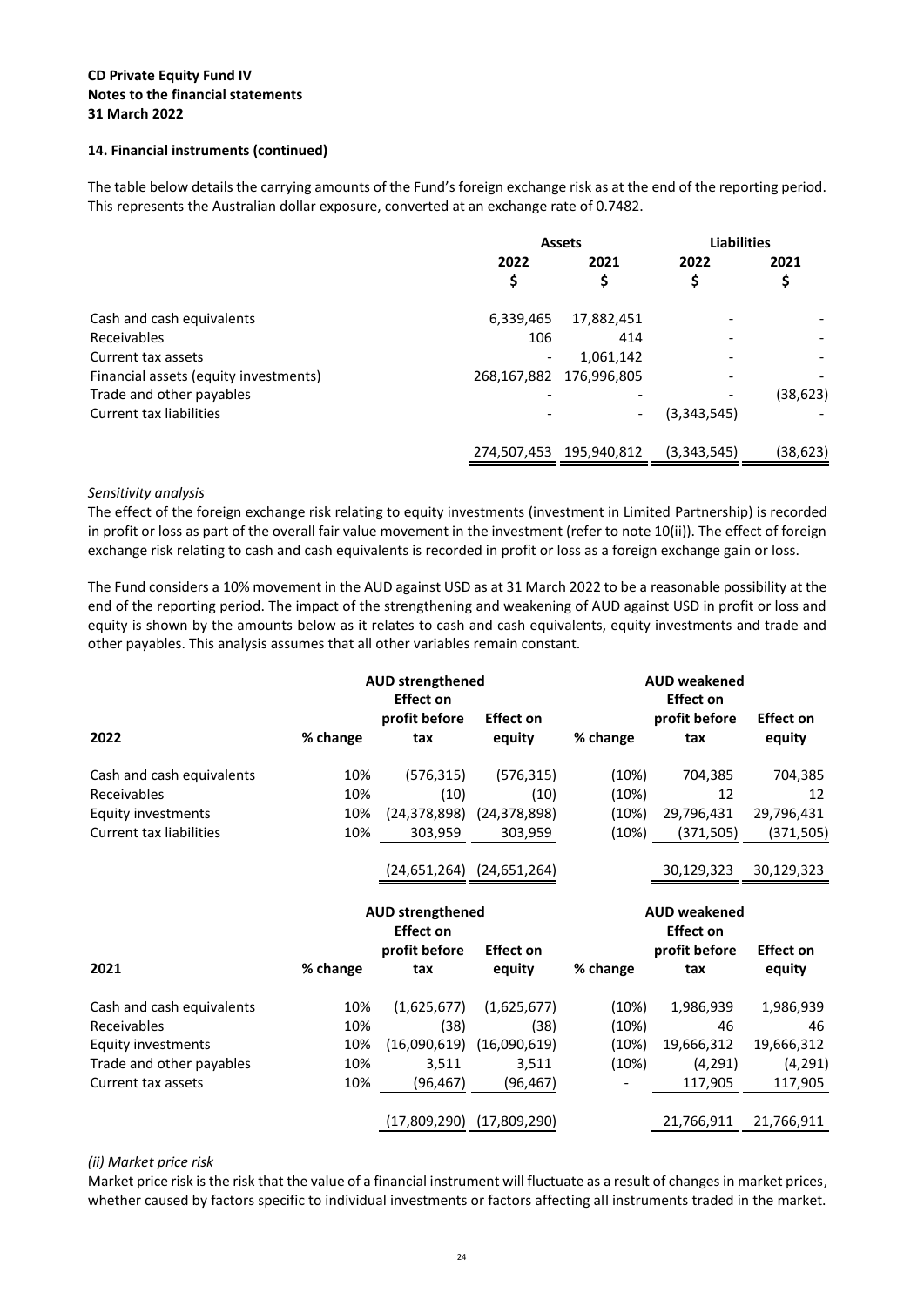#### **14. Financial instruments (continued)**

#### *Sensitivity analysis*

The Fund considers a 10% increase or decrease to be a reasonably possible change in market prices at the reporting date. The sensitivity analysis below reflects the Fund's proportionate exposure to market price risk of the underlying equity investments of the private investment partnership excluding any foreign exchange impact. The impact of a 10% movement in market prices (excluding foreign exchange impact) on profit or loss and equity is shown in the table below:

|                                           |          | Average price increase<br>Effect on                                |                            |          | Average price decrease<br><b>Effect on</b>                  |                                   |
|-------------------------------------------|----------|--------------------------------------------------------------------|----------------------------|----------|-------------------------------------------------------------|-----------------------------------|
| 2022                                      | % change | profit before<br>tax                                               | <b>Effect on</b><br>equity | % change | profit before<br>tax                                        | <b>Effect on</b><br>equity        |
| Equity investments (refer note<br>10(iii) | 10%      | 24,398,642                                                         | 24,398,642                 |          | $(10\%)$ $(24,398,642)$                                     | 24,398,642                        |
| 2021                                      | % change | Average price increase<br><b>Effect on</b><br>profit before<br>tax | <b>Effect on</b><br>equity | % change | Average price decrease<br>Effect on<br>profit before<br>tax | <b>Effect on</b><br>equity        |
| Equity investments (refer note<br>10(iii) | 10%      | 17,100,151                                                         | 17,100,151                 | (10%)    |                                                             | $(17, 100, 151)$ $(17, 100, 151)$ |

#### *(iii) Interest rate risk*

The Fund is exposed to interest rate risk on its variable rate bank deposits. The Fund currently does not hedge against this exposure.

#### *Sensitivity analysis*

The Fund considers a 50 basis point increase or decrease to be a reasonably possible change in interest rates. The impact of a 50 basis point movement in interest rates on profit or loss and equity is shown in the table below.

|                             |        | <b>Basis points increase</b><br>Effect on        |                            |                               | <b>Basis points decrease</b><br>Effect on        |                            |
|-----------------------------|--------|--------------------------------------------------|----------------------------|-------------------------------|--------------------------------------------------|----------------------------|
| 2022                        | change | Basis points profit before<br>tax                | <b>Effect on</b><br>equity | <b>Basis points</b><br>change | profit before<br>tax                             | <b>Effect on</b><br>equity |
| Variable rate bank deposits | 50     | 32,622                                           | 32,622                     | (50)                          | (32, 622)                                        | (32, 622)                  |
|                             |        |                                                  |                            |                               |                                                  |                            |
|                             |        | <b>Basis points increase</b><br><b>Effect on</b> |                            |                               | <b>Basis points decrease</b><br><b>Effect on</b> |                            |
| 2021                        | change | Basis points profit before<br>tax                | <b>Effect on</b><br>equity | <b>Basis points</b><br>change | profit before<br>tax                             | <b>Effect on</b><br>equity |

#### *b) Credit risk*

Credit risk is the risk that contracting parties to a financial instrument will cause a financial loss for the Fund by failing to discharge an obligation. The Fund manages credit risk by ensuring deposits are made with reputable financial institutions. The majority of funds at year end were deposited with Macquarie Bank Limited (Australia).

The carrying amount of financial assets that represents the maximum credit risk exposure at the end of reporting period are detailed below: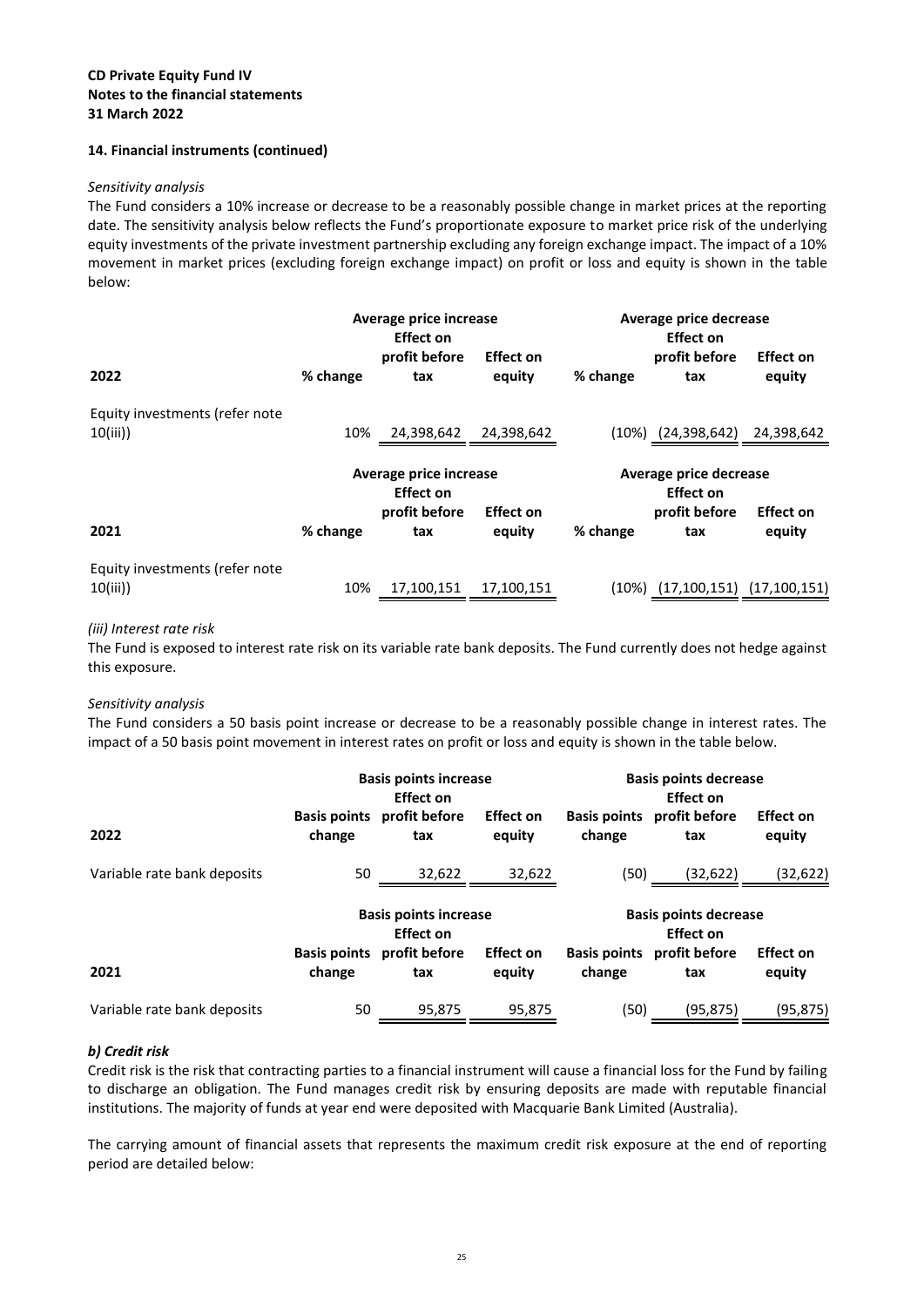#### **CD Private Equity Fund IV Notes to the financial statements 31 March 2022**

#### **14. Financial instruments (continued)**

|                            | 2022<br>\$               | 2021<br>\$ |
|----------------------------|--------------------------|------------|
|                            |                          |            |
| <b>Summary of exposure</b> |                          |            |
| Cash and cash equivalents  | 6,524,479                | 19,174,917 |
| <b>GST</b> receivable      | 19,882                   | 13,964     |
| Interest receivable        | 133                      | 641        |
| Current tax assets         | $\overline{\phantom{0}}$ | 1,061,142  |
| Other receivable           |                          | 242,680    |
|                            |                          |            |
|                            | 6,544,494                | 20,493,344 |
|                            |                          |            |

#### *c) Liquidity risk*

Liquidity risk is the risk that the Fund will encounter difficulty in meeting the obligations associated with its financial liabilities that are settled by delivering cash or another financial asset. The Fund's approach to managing liquidity is to ensure, as far as possible, that it will always have sufficient liquidity to meet its liabilities when due, under both normal and stressed conditions, without incurring unacceptable losses or risking damage to the Fund's reputation.

The Fund's liquidity primarily comprises cash at bank totalling \$6,524,479 at 31 March 2022. In accordance with the Constitution, the Responsible Entity can call on the unpaid amount of partly paid units as required. At 31 March 2022, \$0.32 per partly paid unit is yet to be called, amounting to \$37,740,529. Together, these are held to cover the Fund's day-to-day running costs and expenditures and to fund its capital commitments to the LP which total \$28,966,955 at balance date.

The following is the contractual maturity of financial liabilities and capital commitments. The table has been drawn based on the undiscounted cash flows of liabilities based on the earliest date on which the Fund can be required to settle the liability.

| 2022                     | Less than 12<br>months<br>\$ | At call<br>\$ | Remaining<br>contractual<br>maturities<br>\$ |
|--------------------------|------------------------------|---------------|----------------------------------------------|
| <b>Non-derivatives</b>   |                              |               |                                              |
| Non-interest bearing     |                              |               |                                              |
| Trade and other payables | 165,618                      |               | 165,618                                      |
| Capital commitments*     |                              | 28,966,955    | 28,966,955                                   |
| Total non-derivatives    | 165,618                      | 28,966,955    | 29,132,573                                   |
| 2021                     | Less than 12<br>months<br>\$ | At call<br>\$ | Remaining<br>contractual<br>maturities<br>\$ |
| <b>Non-derivatives</b>   |                              |               |                                              |
| Non-interest bearing     |                              |               |                                              |
| Trade and other payables | 176,694                      |               | 176,694                                      |
| Capital commitments*     |                              | 40,167,452    | 40,167,452                                   |
| Total non-derivatives    | 176,694                      | 40,167,452    | 40,344,146                                   |

\* LP commitments may be called at any time in the future up until the first to occur of the date the aggregate commitments have been invested, the fifth anniversary date after the first call or certain other specified termination events.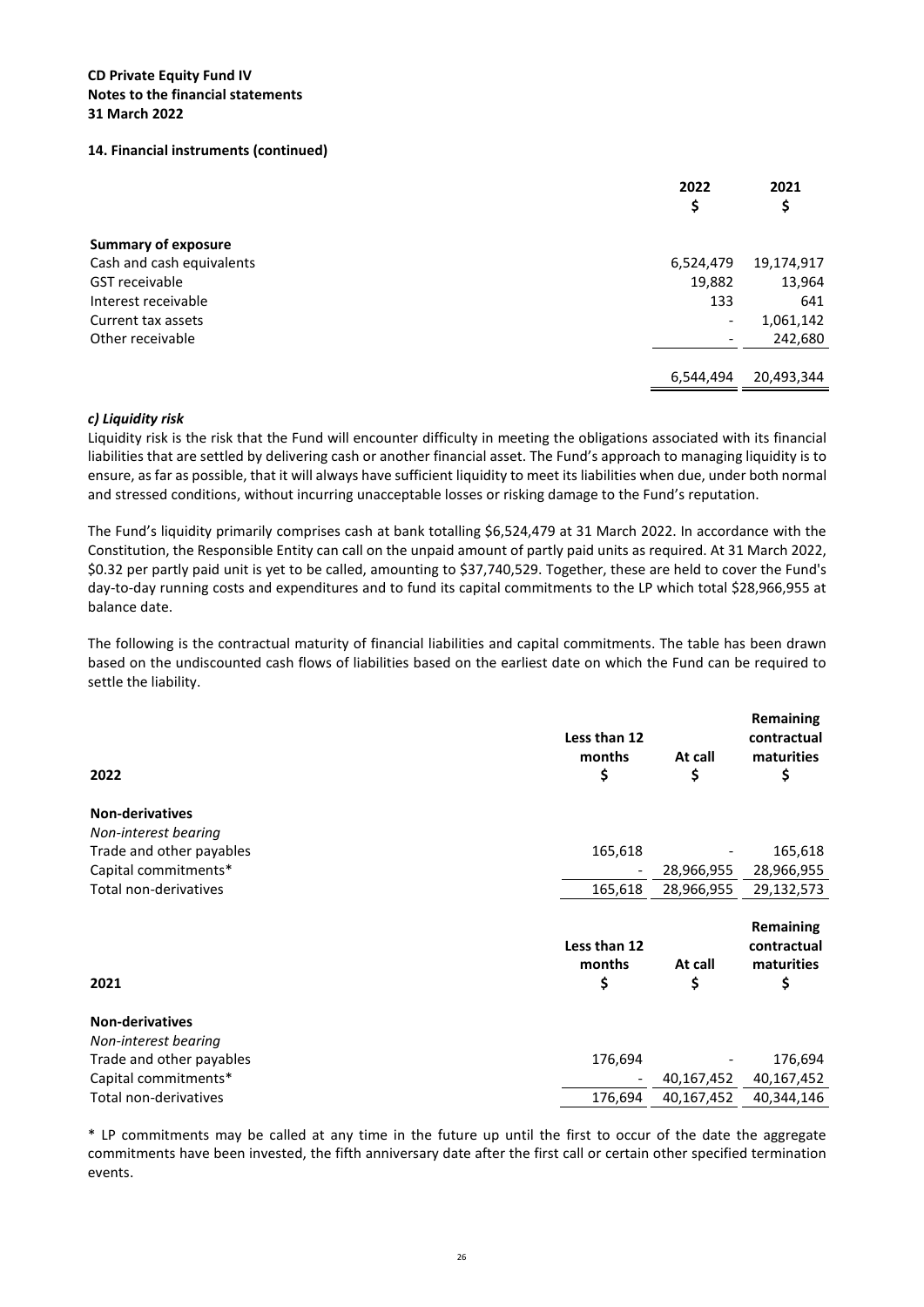#### **CD Private Equity Fund IV Notes to the financial statements 31 March 2022**

#### **15. Fair value measurement**

#### *Fair value*

The fair value of financial assets and financial liabilities approximate their carrying values at the reporting date.

The table below analyses recurring fair value measurements for financial assets and financial liabilities. The fair value measurements are categorised into different levels in the fair value hierarchy based on the inputs to the valuation techniques used. The different levels are defined as follows:

- Level 1: Quoted prices (unadjusted) in active markets for identical assets or liabilities

- Level 2: Inputs other than quoted prices included within Level 1 that are observable for the asset or liability, either directly (that is, as prices) or indirectly (that is, derived from prices)

- Level 3: Inputs for the asset or liability that are not based on observable market data (unobservable inputs).

| 2022                                                                                              | Level 1<br>\$ | Level 2<br>\$            | Level 3                 | <b>Total</b><br>\$      |
|---------------------------------------------------------------------------------------------------|---------------|--------------------------|-------------------------|-------------------------|
| Financial assets carried at fair value<br>Other financial assets - equity investment constituting |               |                          |                         |                         |
| interest in US Select Private Opportunities Fund IV, LP                                           |               | $\qquad \qquad -$        | 268,167,882             | 268,167,882             |
| Total assets                                                                                      |               | -                        |                         | 268,167,882 268,167,882 |
| 2021                                                                                              | Level 1<br>\$ | Level 2<br>\$            | Level 3<br>\$           | <b>Total</b><br>\$      |
| Financial assets carried at fair value<br>Other financial assets - equity investment constituting |               |                          |                         |                         |
| interest in US Select Private Opportunities Fund IV, LP                                           |               | $\qquad \qquad -$        | 176,996,805             | 176,996,805             |
| <b>Total assets</b>                                                                               |               | $\overline{\phantom{0}}$ | 176,996,805 176,996,805 |                         |

The Fund recognises transfers between levels of the fair value hierarchy as at the end of the reporting period during which the transfer has occurred. There were no transfers between levels during the financial year.

Details of the determination of level 3 fair value measurements including the valuation technique adopted and the key underlying unobservable inputs used are set out in note 10(iv).

The Fund has established a control framework with respect to measurement and assessment of fair values. This framework includes a sub-investment committee that has overall responsibility for analysing the performance and fair value movements of underlying US investment fund holdings during each reporting period.

#### <span id="page-27-0"></span>**16. Related party disclosures**

#### *Key management personnel*

Stuart Nisbett, Warwick Keneally and Peter Shear are directors of the Responsible Entity, E&P Investments Limited, and are deemed to be key management personnel.

The key management personnel do not receive compensation from the Fund or from the Responsible Entity directly for their management function performed for the Fund.

As at reporting date, details of directors who hold units for their own benefit or who have an interest in holdings through a third party and the total number of such units held are listed as follows:

|                  | 2021  | 2020  |
|------------------|-------|-------|
| Warwick Keneally | 9,375 | 9,375 |
|                  |       |       |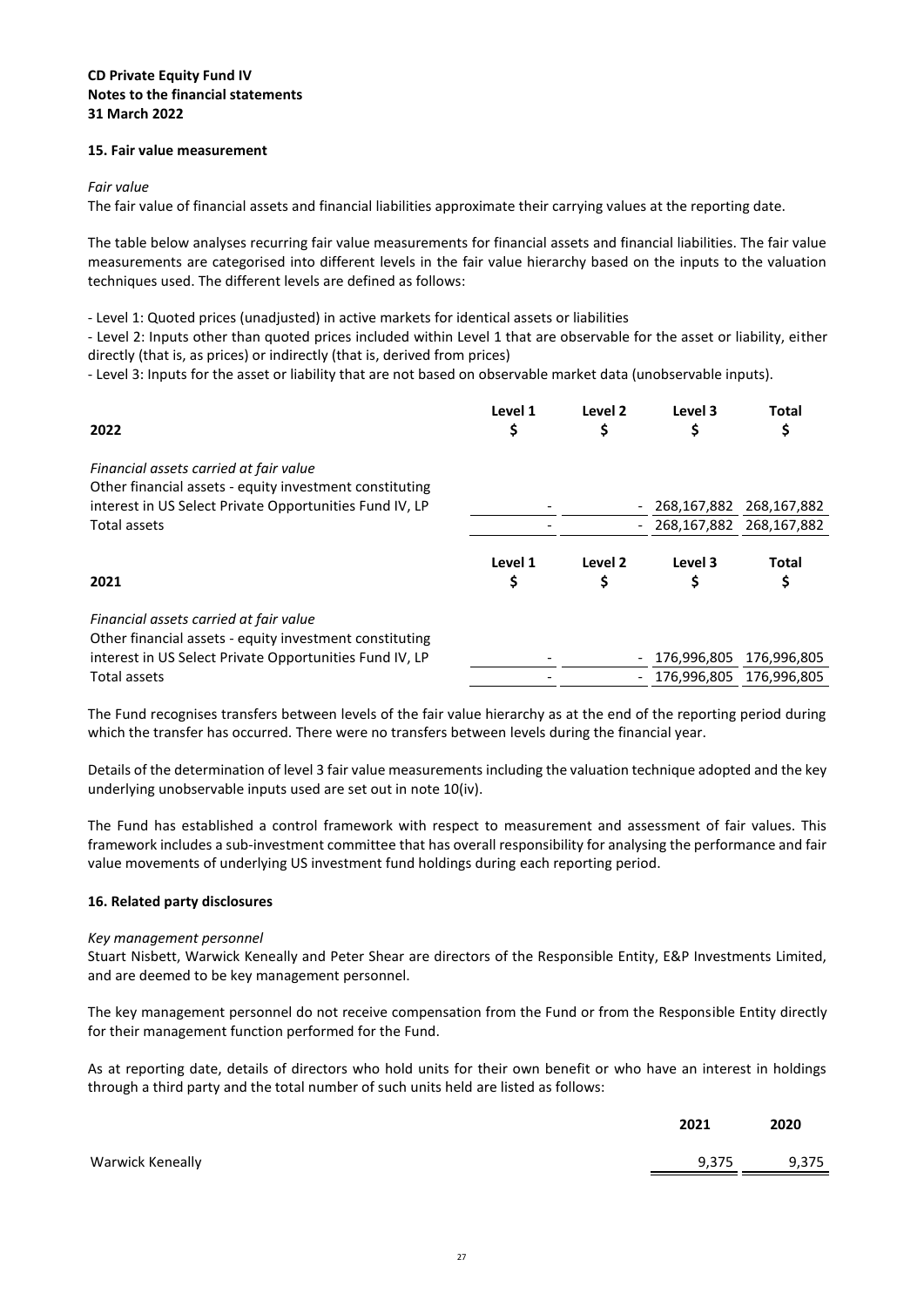#### **16. Related party disclosures (continued)**

#### *Related party investments in the scheme*

As at 31 March 2022, E&P Private Investments Pty Limited , a subsidiary of E&P Financial Group Limited, who is the parent entity of the Responsible Entity, held 302,625 partly paid ordinary units (2021: 31,250 units), representing a 0.26% interest (2021: 0.03%) in the Fund.

At at 31 March 2022, E&P Investments Limited in its capacity as the Responsible Entity of the Fund held 133,625 partly paid ordinary units (2021: nil), representing a 0.11% interest in the Fund.

#### *Management fees*

The Responsible Entity's duties include establishing the Fund's compliance plan and procedures and monitoring against regulatory and legislative requirements, the issuance of disclosure documents, the appointment and monitoring of external service providers to the Fund and overall administration of the Fund.

For these services, the Responsible Entity charged management fees of 0.33% per annum (exclusive of GST) on the gross asset value of the Fund, plus uncalled amounts on the Units. This is comprised of the Responsible Entity Fee of 0.08% per annum and Administration Fee 0.25% per annum. Management fees are paid to the Responsible Entity monthly in arrears.

The total management fees paid to the Responsible Entity for the year ended 31 March 2022 was \$899,798 (2021: \$611,342), exclusive of GST. As at 31 March 2022, there were outstanding management fees of \$83,965, exclusive of GST (2021: \$58,518).

#### *Fund administration fee*

Australian Fund Accounting Services Pty Limited, a wholly-owned subsidiary of E&P Financial Group Limited, the parent of the Responsible Entity, provides fund administration services to the Fund under an agreement with the Responsible Entity. These services include net asset valuation, management accounting, statutory reporting, capital management and taxation. Total fund administration fee paid or payable for the year ended 31 March 2022 were \$60,000, exclusive of GST (2021: \$60,000).

#### *Investment manager fee*

US Select Private Opportunities Fund IV, L.P. (**LP**), in which the Fund holds an 88.4% interest, is required to pay its Investment Manager, US Select Private Opportunities Fund IV, GP, being an entity associated with the Responsible Entity, for acting on behalf of the limited partnership to acquire, manage and transact on partnership interests within the scope of the limited partnership agreement, a fee equivalent to 1.0% per annum of the total funds committed by the partners to the LP. The fee is payable quarterly in advance from the funds of the LP. The total fee paid or payable during the year amounted to \$1,759,825 (US\$1,301,300) (2021: \$1,809,384 (US\$1,301,300)). The Fund's 88.4% interest equates to \$1,555,685 (2021: \$1,599,496). In addition, prepaid expenses to the GP totalling \$99,143 remain outstanding at balance date. This fee is recorded in the books of the LP.

The GP is also entitled to a performance fee of 10% of the return achieved by the LP above invested capital once a cumulative, non-compounded, pre-tax return of 8% per annum (**Hurdle Rate**) on all capital contributed to the LP and not yet returned by distribution to the limited partners. The Hurdle Rate references to the LP, not the Fund level, and is denominated in US dollars. The performance fees will only be paid following the limited partners' actual receipt of invested capital and once the Hurdle Rate is achieved, through distribution of income and capital by the LP. For the year ended 31 March 2022, US\$11,650,656 was accrued as performance fees. The Fund's interest equates to \$13,783,341 (US\$10,312,697). This fee is accrued in the books of the LP.

#### *US Select Direct Private Equity II, L.P.*

At balance date, the Fund's share of the LP's investment in US Select Direct Private Equity II, L.P. was \$54,596,046 (US\$40,848,762) (2021: \$43,334,122 (US\$32,925,266)). The General Partner of this investment is associated with the Responsible Entity of the Fund.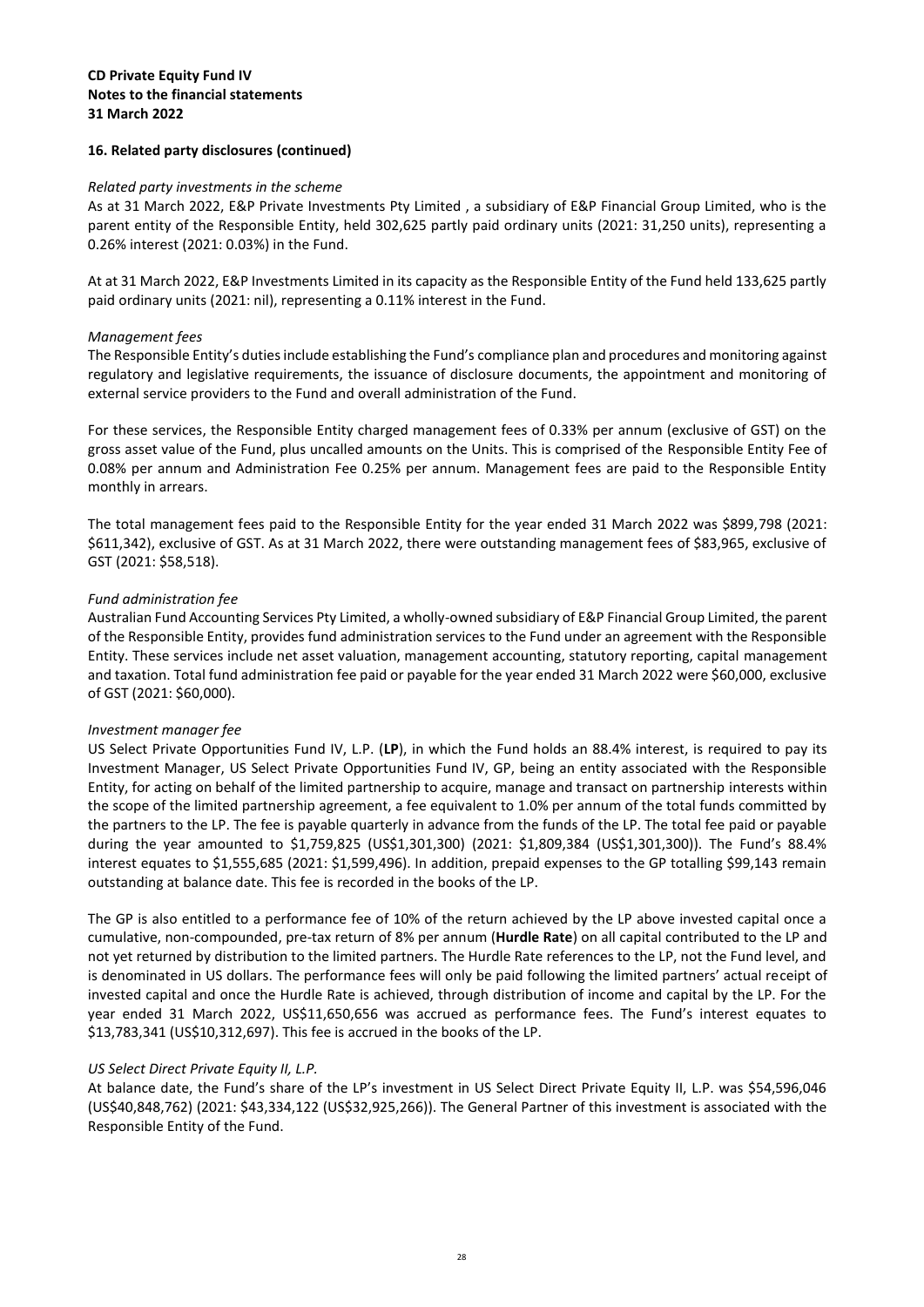#### **CD Private Equity Fund IV Notes to the financial statements 31 March 2022**

#### **16. Related party disclosures (continued)**

#### *Legal and consulting services*

MDA1 Pty Limited, trading as MA Law, provides legal and consulting services to the Responsible Entity and the investment schemes under its control. Mike Adams, a director of the Responsible Entity up to 9 December 2021, is also a director and shareholder of MDA1 Pty Limited. The fees paid or payable for the year ended 31 March 2022 were \$4,496 (2021: \$11,526), exclusive of GST and are included in the total legal and professional fees in the statement of profit or loss and other comprehensive income.

#### **17. Remuneration of auditors**

During the financial year the following fees were paid or payable for services provided by Deloitte Touche Tohmatsu, the auditor of the Fund, and its network firms:

|                                             | 2022<br>Ş | 2021<br>\$ |
|---------------------------------------------|-----------|------------|
| Audit services - Deloitte Touche Tohmatsu   |           |            |
| Audit or review of the financial statements | 66,200    | 62,500     |
| Other services - Deloitte Touche Tohmatsu   |           |            |
| <b>Taxation services</b>                    | 8,500     | 6,450      |
|                                             | 74,700    | 68,950     |
| Other Audit Firms - Deloitte Tax LLP        |           |            |
| <b>Taxation services</b>                    | 42,590    | 39,731     |

#### **18. Capital commitments**

Other than the capital commitments disclosed in note  $10(v)$  to the financial statements, the Fund does not have any other capital commitments outstanding for the year ended 31 March 2022.

#### **19. Contingent liabilities**

The directors of the Responsible Entity are not aware of any potential liabilities or claims against the Fund as at balance date.

#### **20. Events after the reporting period**

No matter or circumstance has arisen since 31 March 2022 that has significantly affected, or may significantly affect the Fund's operations, the results of those operations, or the Fund's state of affairs in future financial years.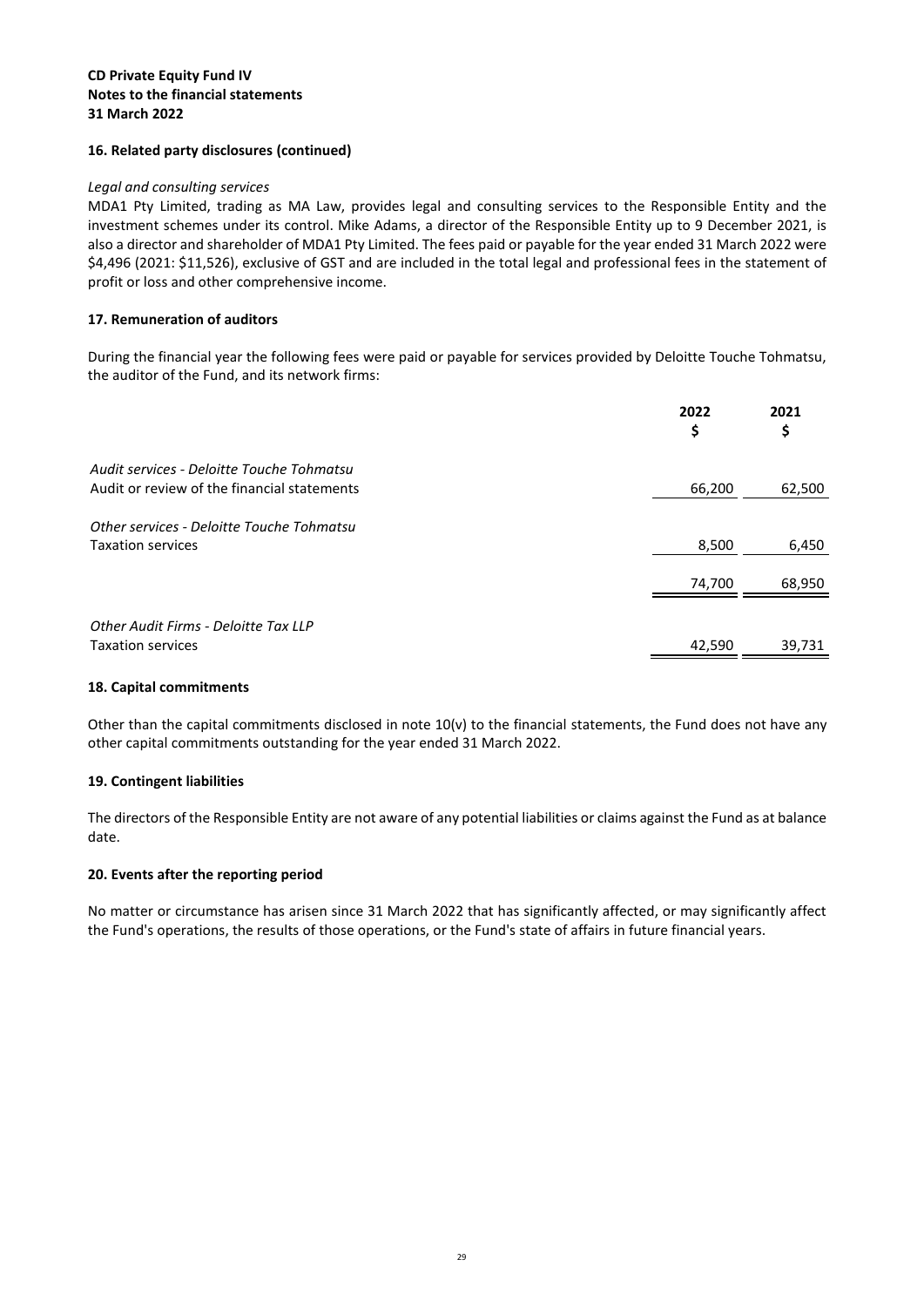#### **CD Private Equity Fund IV Directors' declaration 31 March 2022**

The directors of the Responsible Entity declare that, in the directors' opinion:

- the attached financial statements and notes thereto are in accordance with the *Corporations Act 2001*, including compliance with accounting standards and the Corporations Regulations 2001;
- the attached financial statements are in compliance with International Financial Reporting Standards as stated in the notes to the financial statements;
- the attached financial statements and notes give a true and fair view of the Fund's financial position as at 31 March 2022 and of its performance for the financial year ended on that date; and
- there are reasonable grounds to believe that the Fund will be able to pay its debts as and when they become due and payable.

The directors have been given the declarations required by section 295A of the *Corporations Act 2001*.

Signed in accordance with a resolution of directors made pursuant to section 295(5) of the *Corporations Act 2001*.

On behalf of the directors of the Responsible Entity

\_\_\_\_\_\_\_\_\_\_\_\_\_\_\_\_\_\_\_\_\_\_\_\_\_\_\_

Stuart Nisbett Chair of E&P Investments Limited, Responsible Entity

30 May 2022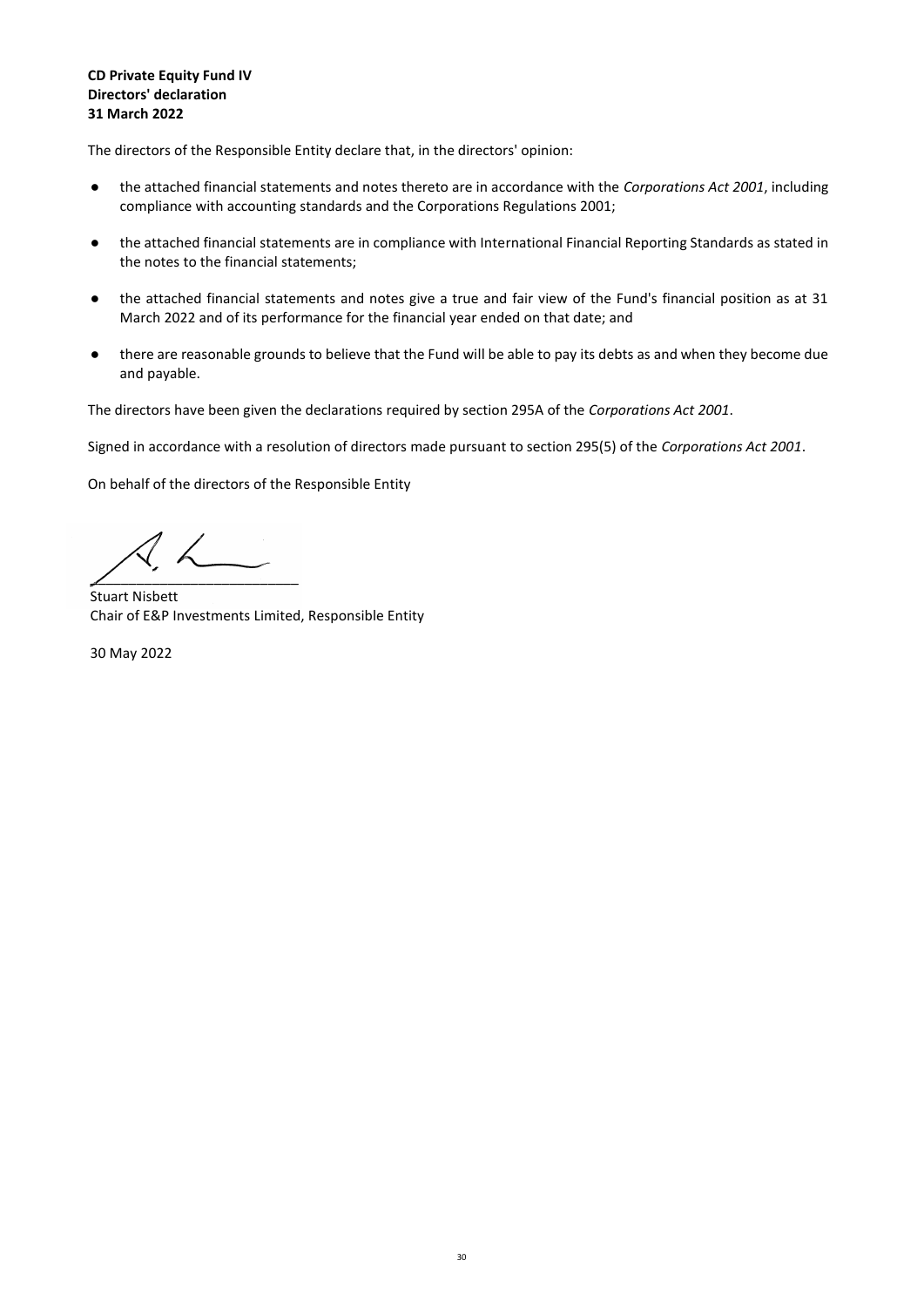## Deloitte.

Deloitte Touche Tohmatsu ABN 74 490 121 060 Grosvenor Place 225 George Street Sydney, NSW, 2000 Australia

Phone: +61 2 9322 7000 www.deloitte.com.au

### Independent Auditor's Report to the Unitholders of CD Private Equity Fund IV

### *Opinion*

We have audited the financial report of CD Private Equity Fund IV, (the "Fund") which comprises the statement of financial position as at 31 March 2022, the statement of profit or loss and other comprehensive income, the statement of changes in equity and the statement of cash flows for the year then ended, and notes to the financial statements, including a summary of significant accounting policies and other explanatory information, and the directors' declaration.

In our opinion, the accompanying financial report of the Fund is in accordance with the *Corporations Act 2001*, including:

- giving a true and fair view of the Fund'sfinancial position as at 31 March 2022 and of itsfinancial performance for the year then ended; and
- complying with Australian Accounting Standards and the *Corporations Regulations 2001*.

#### *Basis for Opinion*

We conducted our audit in accordance with Australian Auditing Standards. Our responsibilities under those standards are further described in the *Auditor's Responsibilities for the Audit of the Financial Report* section of our report. We are independent of the Fund in accordance with the auditor independence requirements of the *Corporations Act 2001* and the ethical requirements of the Accounting Professional and Ethical Standards Board's APES 110 *Code of Ethics for Professional Accountants (including Independence Standards)* (the Code) that are relevant to our audit of the financial report in Australia. We have also fulfilled our other ethical responsibilities in accordance with the Code.

We confirm that the independence declaration required by the *Corporations Act 2001*, which has been given to the directors of E & P Investments Limited, the Responsible Entity of the Fund ("the directors"), would be in the same terms if given to the directors as at the time of this auditor's report.

We believe that the audit evidence we have obtained is sufficient and appropriate to provide a basis for our opinion.

#### *Other Information*

The directors are responsible for the other information. The other information comprises the information included in the Fund's annual report for the year ended 31 March 2022, but does not include the financial report and our auditor's report thereon.

Our opinion on the financial report does not cover the other information and we do not express any form of assurance conclusion thereon.

Liability limited by a scheme approved under Professional Standards Legislation. Member of Deloitte Asia Pacific Limited and the Deloitte organisation.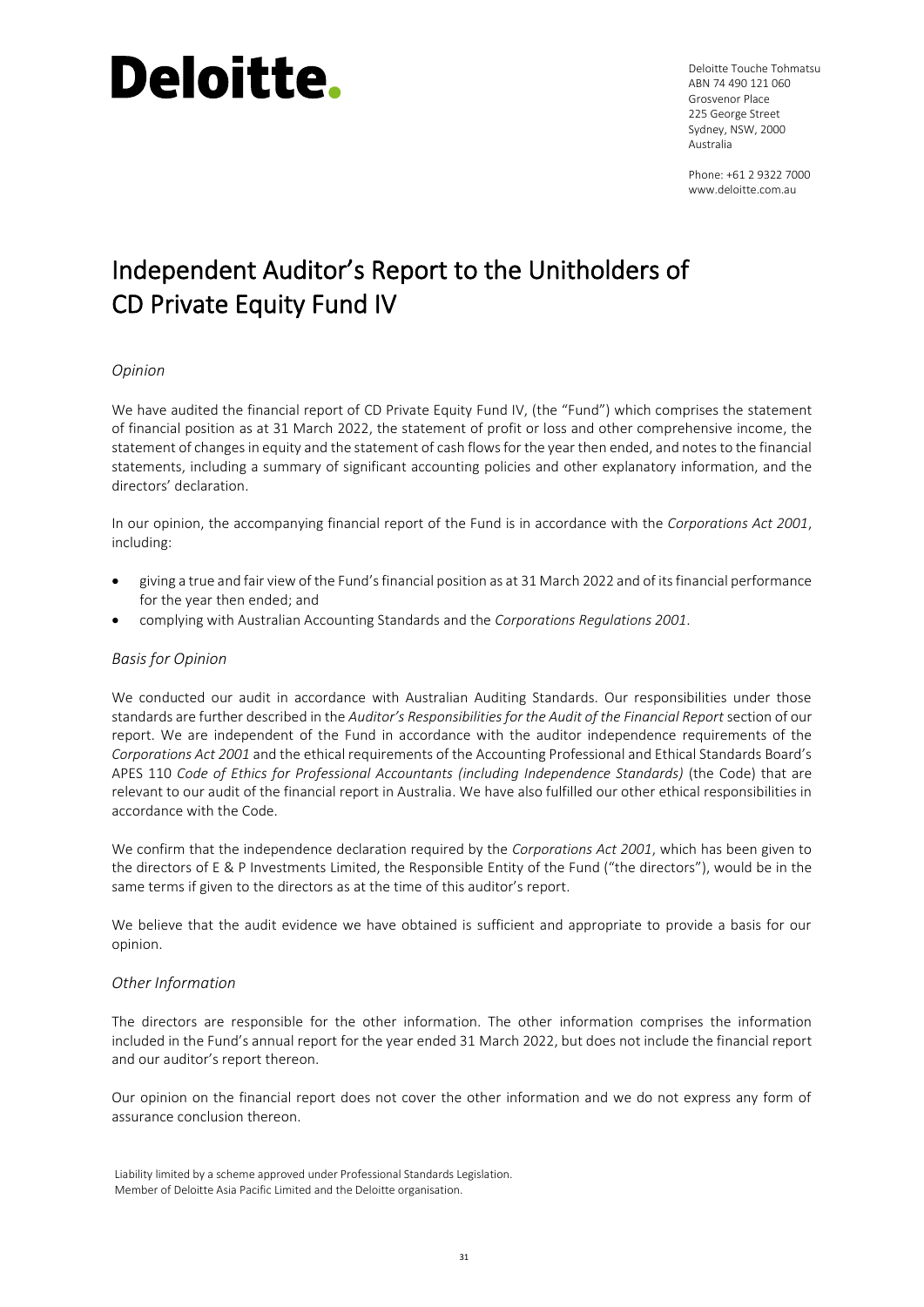## Deloitte.

In connection with our audit of the financial report, our responsibility is to read the other information and, in doing so, consider whether the other information is materially inconsistent with the financial report or our knowledge obtained in the audit, or otherwise appears to be materially misstated. If, based on the work we have performed, we conclude that there is a material misstatement of this other information, we are required to report that fact. We have nothing to report in this regard.

#### *Responsibilities of the Directors for the Financial Report*

The directors are responsible for the preparation of the financial report that gives a true and fair view in accordance with Australian Accounting Standards and the *Corporations Act 2001* and for such internal control as the directors determine is necessary to enable the preparation of the financial report that gives a true and fair view and is free from material misstatement, whether due to fraud or error.

In preparing the financial report, the directors are responsible for assessing the ability of the Fund to continue as a going concern, disclosing, as applicable, matters related to going concern and using the going concern basis of accounting unless the directors either intend to liquidate the Fund or to cease operations, or has no realistic alternative but to do so.

#### *Auditor's Responsibilities for the Audit of the Financial Report*

Our objectives are to obtain reasonable assurance about whether the financial report as a whole is free from material misstatement, whether due to fraud or error, and to issue an auditor's report that includes our opinion. Reasonable assurance is a high level of assurance, but is not a guarantee that an audit conducted in accordance with the Australian Auditing Standards will always detect a material misstatement when it exists. Misstatements can arise from fraud or error and are considered material if, individually or in the aggregate, they could reasonably be expected to influence the economic decisions of users taken on the basis of this financial report.

As part of an audit in accordance with the Australian Auditing Standards, we exercise professional judgement and maintain professional scepticism throughout the audit. We also:

- Identify and assess the risks of material misstatement of the financial report, whether due to fraud or error, design and perform audit procedures responsive to those risks, and obtain audit evidence that is sufficient and appropriate to provide a basis for our opinion. The risk of not detecting a material misstatement resulting from fraud is higher than for one resulting from error, as fraud may involve collusion, forgery, intentional omissions, misrepresentations, or the override of internal control.
- Obtain an understanding of internal control relevant to the audit in order to design audit procedures that are appropriate in the circumstances, but not for the purpose of expressing an opinion on the effectiveness of the Fund's internal control.
- Evaluate the appropriateness of accounting policies used and the reasonableness of accounting estimates and related disclosures made by the directors.
- Conclude on the appropriateness of the directors' use of the going concern basis of accounting and, based on the audit evidence obtained, whether a material uncertainty exists related to events or conditions that may cast significant doubt on the Fund's ability to continue as a going concern. If we conclude that a material uncertainty exists, we are required to draw attention in our auditor's report to the related disclosures in the financial report or, if such disclosures are inadequate, to modify our opinion. Our conclusions are based on the audit evidence obtained up to the date of our auditor's report. However, future events or conditions may cause the Fund to cease to continue as a going concern.
- Evaluate the overall presentation, structure and content of the financial report, including the disclosures, and whether the financial report represents the underlying transactions and events in a manner that achieves fair presentation.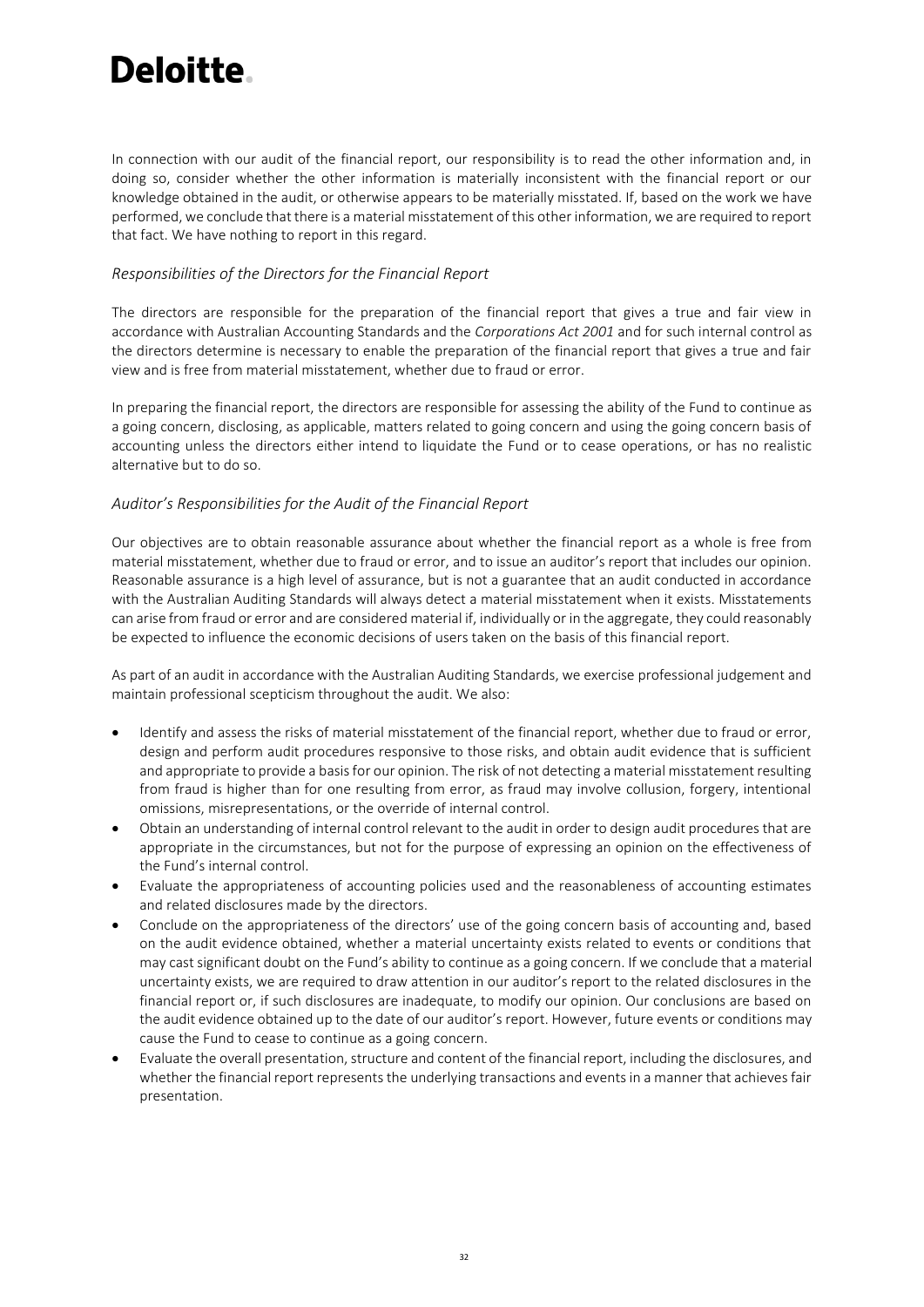

We communicate with the directors regarding, among other matters, the planned scope and timing of the audit and significant audit findings, including any significant deficiencies in internal control that we identify during our audit.

Deloitte Touche Tohnaker

DELOITTE TOUCHE TOHMATSU

Ourselle

Weng W Ching Partner Chartered Accountants Sydney, 30 May 2022